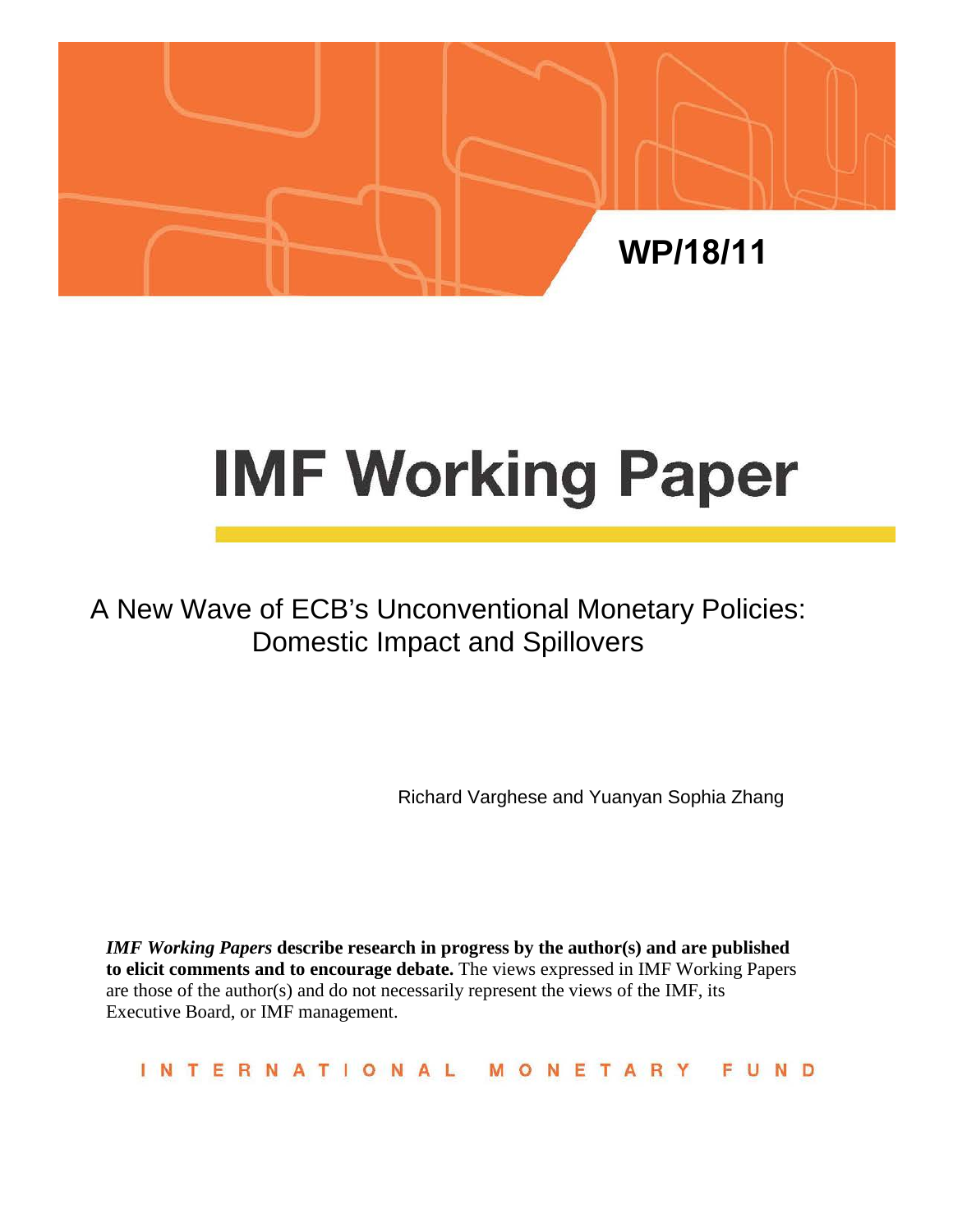## **IMF Working Paper**

#### Strategy Policy and Review

### **A New Wave of ECB's Unconventional Monetary Policies: Domestic Impact and Spillovers**

#### **Prepared by Richard Varghese and Yuanyan Sophia Zhang**

Authorized for distribution by Vikram Haksar

January 2018

*IMF Working Papers* **describe research in progress by the author(s) and are published to elicit comments and to encourage debate.** The views expressed in IMF Working Papers are those of the author(s) and do not necessarily represent the views of the IMF, its Executive Board, or IMF management.

#### **Abstract**

<span id="page-1-0"></span>ECB President Draghi's Jackson Hole speech in August 2014 arguably marked a new phase of unconventional monetary policies (UMPs) in the euro area. This paper examines the market impact and tranmission channels of this new wave of UMPs using a modified event study framework. They are found to have a more prominent impact on inflation expectations and exchange rates compared to the earlier UMP announcements. The impact on bank equity, however, is less significant in part due to narrowing profit margin in a low interest rate environment; and the marginal effect on sovereign spread compression has diminished. By extracting components of monetary policy shocks from the yield curve, we find that the traditional signaling channel of the monetary policy transmission continued to play an important role, but the portfolio rebalancing channel became more important in the new phase. Spillovers to non-euro area EU countries (the Czech Republic, Denmark, Poland, and Sweden) are transmitted mainly through the portfolio rebalancing channel, largely affecting sovereign yields and exchange rates.

JEL Classification Numbers: E40, E50

Keywords: Yield Curve, Quantitative Easing, Event Study

Author's E-Mail Address: richard.varghese@graduateinstitute.ch; yzhang@imf.org

The authors would like to offer thanks for the helpful discussions and comments from Shekhar Aiyar, Vikram Haksar, Gee Hee Hong, Ugo Panizza, Tommaso Mancini-Griffoli, Jakob Roager Jensen, Cedric Tille.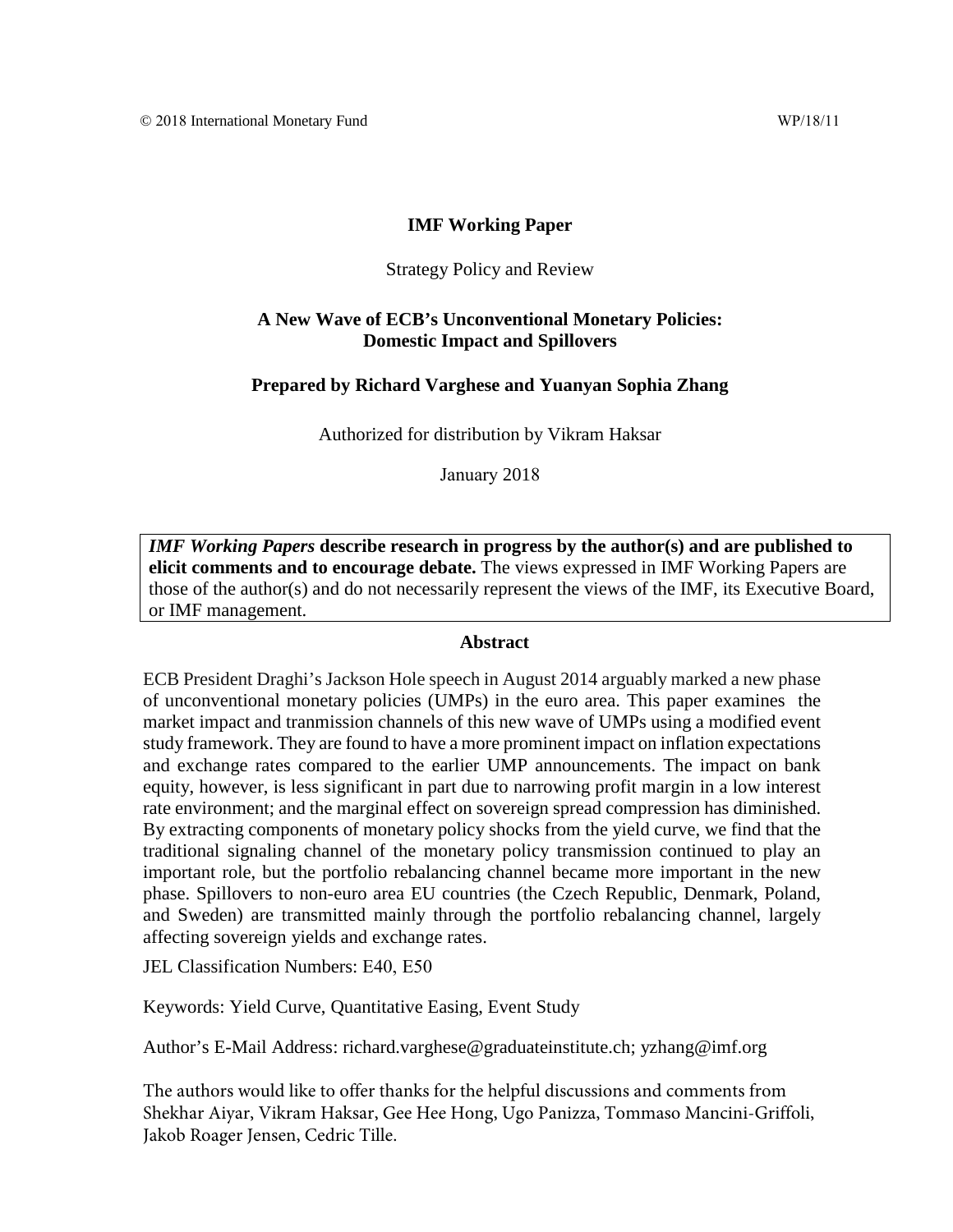## $\mathbf{C}$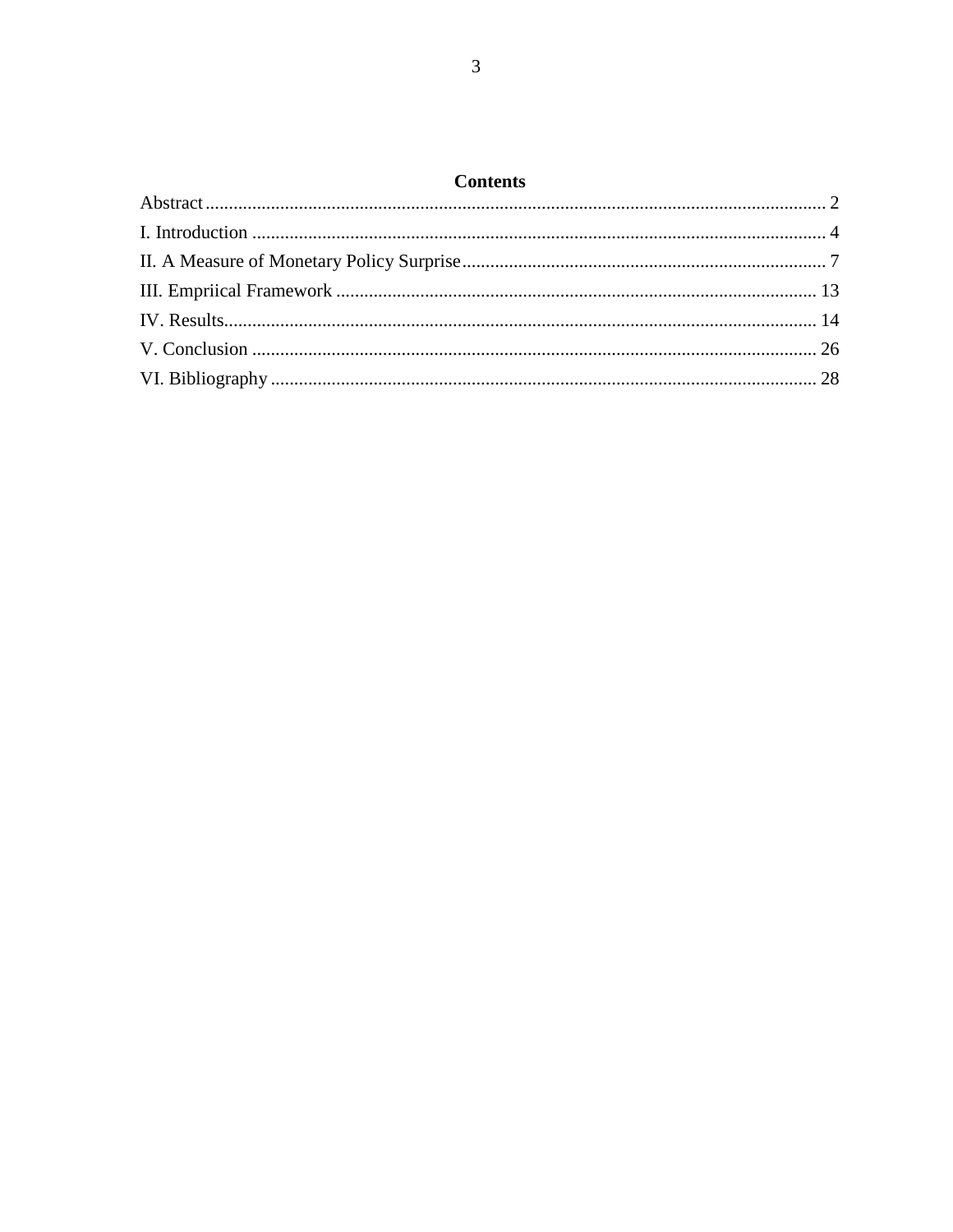#### **I. INTRODUCTION**

<span id="page-3-0"></span>ECB president Mario Draghi's Jackson Hole speech in August 2014 clearly marked a new phase of unconventional monetary policies (UMPs) in the euro area. Unlike the earlier phase that aimed to relieve financial and sovereign stress triggered by crises, $\frac{1}{1}$  $\frac{1}{1}$  $\frac{1}{1}$  the new phase was initiated to address persistently weak growth prospects and the risk of a prolonged period of low inflation. The new measures, including asset purchase programs, are expected to increase credit supply to the private sector, stimulate economic activity, and support inflation expectations through various (signaling, credit/bank lending, and portfolio rebalancing) transmission channels of the monetary policy. In this context, it is important to understand the macroeconomic and financial impact of this new wave of UMPs introduced by the ECB, their transmission channels, and their unintended consequences that may raise future financial stability concerns.

There is a rich strand of literature that has examined the impact of ECB's UMPs on domestic asset prices (Rogers et al., 2014; Fratzscher, et al., 2016; Altavilla, et al., 2015; Pereira, 2016), real economic variables (Altavilla, et al., 2014; Wieladek and Pascual, 2016) and spillovers to foreign (non-euro area European) markets (Fratzscher, et al., 2016; Falagiarda, et al., 2015; Georgiadis and Gräb, 2015; Ciarlone and Colabella, 2016; IMF, 2016). While most papers find that UMPs lower long term yields, mitigate market fragmentation in sovereign bond markets (e.g. Fratzscher, et al. 2016; Rogers et al., 2014; Inez, 2016), and raise equity returns (e.g. Fratzscher, et al. 2016); their views on exchange rates are rather divided. Rogers et al, (2014) finds that euro appreciates after the initial set of UMPs;<sup>[2](#page-3-2)</sup> while Georgiadis and Gräb (2015) claims the opposite for the Expanded Asset Purchase (EAP) Programme announced on 22 January 2015. International spillovers are found to be transmitted mainly through bond yields and exchange rates, and have become more prominent in the new phase, especially for countries with strong economic and financial ties with the euro area (IMF, 2016 and Falagiarda, et al., 2015. There is also some evidence of positive macroeconomic impact from the UMPs. Wieladek and Pascual (2016) estimate that in absence of the EAP, real GDP and core CPI would have been 1.3% and 0.9% lower, respectively, in a counterfactual scenario. Anecdotal and survey (ECB, 2016) evidence suggest some loosening of bank lending standards and improving credit demand. Altavilla, et al. (2014), using high-frequency data and scenario analysis, suggests that the reduction in bond yields following OMT announcements supports a significant increase in real activity, credit, and prices in periphery economies in the euro area, and a relatively muted impact on core euro area countries.

<span id="page-3-1"></span><sup>&</sup>lt;sup>1</sup> The global financial crisis followed by the sovereign debt crisis in the euro area.

<span id="page-3-2"></span> $2$  They consider LTRO-type and bond purchases announcements till June 2013.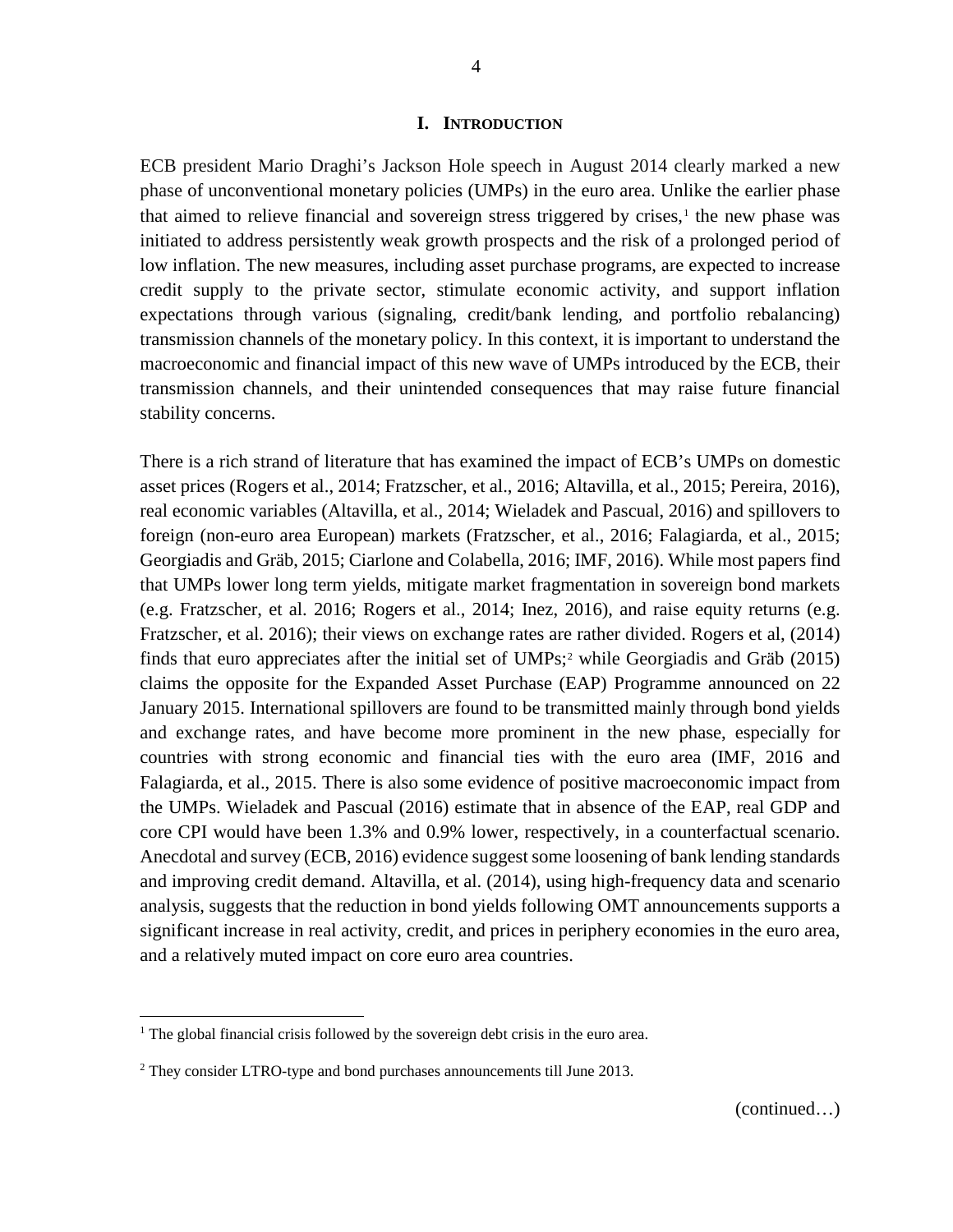Despite the growing literature on ECB's UMPs, some key questions remain unaddressed. First, how do bank equity returns and inflation expectations react to UMP announcements? This is a particularly important question to ask in the current conjucture for two reasons. First, while the pre-QE UMPs were expected to raise bank equity returns and lower sovereign stress during the crisis, the QE announcements<sup>[3](#page-4-0)</sup> may have a mixed impact on bank equity returns given a prolonged period of low and increasingly negative interest rate environment. This could adversely affect banks' profit margin and undermine the bank lending channel. Second, it has become increasingly important for the central bank to anchor inflation expectations in a deflationary environment as failure to do so may influence policymakers credibility. Hence, it is crucial to understand the effectiveness of QEs in supporting inflation expectations and their implications on bank profitability and financial stability more broadly.

Second, what are the channels through which ECB's UMPs affect financial markets? There has been only very limited attempt in literature to quantitatively analyse the transmission channels through which ECB's QE affect financial markets. To fill this gap, we extract monetary policy shocks from yield curves and decompose them into factors that capture signaling and portfolio rebalancing channels. The signaling channel is expected to stimulate aggregate demand by "signaling" ECB's commitment to maintain an accommodative monetary policy stance over many years.<sup>[4](#page-4-1)</sup> Portfolio rebalancing channel works through market demand and supply of government securities; that is, through ECB's exchange of longer-term and relatively less liquid assets for very short-term and highly liquid central bank assets. This lowers long term government bond yields, raises riskier asset prices and pumps excess liquidity into the market. This in turn strengthens balance sheet conditions, relax borrowing constraints, and ease credit availability for firms and households, and thereby stimulate spending. We examine the relative importance of both channels.

Finally, is the new wave of QEs different from earlier UMPs? As discussed earlier in the ECB report to an array of unconventional policy measures before undertaking purchases of public (and corporate) sector securities, widely referred to as QE in the US and the UK context. While the initial set of UMPs from the ECB, which we label as pre-QE UMPs, were primarily aimed at providing liquidity to and preventing the meltdown of the European financial system, the recent QE announcements were intended to stimulate the economy and provide further

<span id="page-4-0"></span> $3$  By QE announcement we refer to ECB's asset purchase programs that were not sterilized nor linked to any conditionality. Specifically, it refers to the following events: ECB President Mario Draghi\s Jackson Hole speech on August 22, 2014 that signaled the likelihood of outright QE in the euro area as understood in the United States and the United Kingdom as well as asset purchase programmes announced on January 22, 2015 and March 10, 2016.

<span id="page-4-1"></span><sup>4</sup> For example, TLTROs (Targeted Long Term Refinancing Operations) indicate the likely path of future interest rates through their pre-specified interest rate and their maturity extending over many years and asset purchases indirectly through the expansion of the Eurosystem's balance sheet (Constâncio, 2015).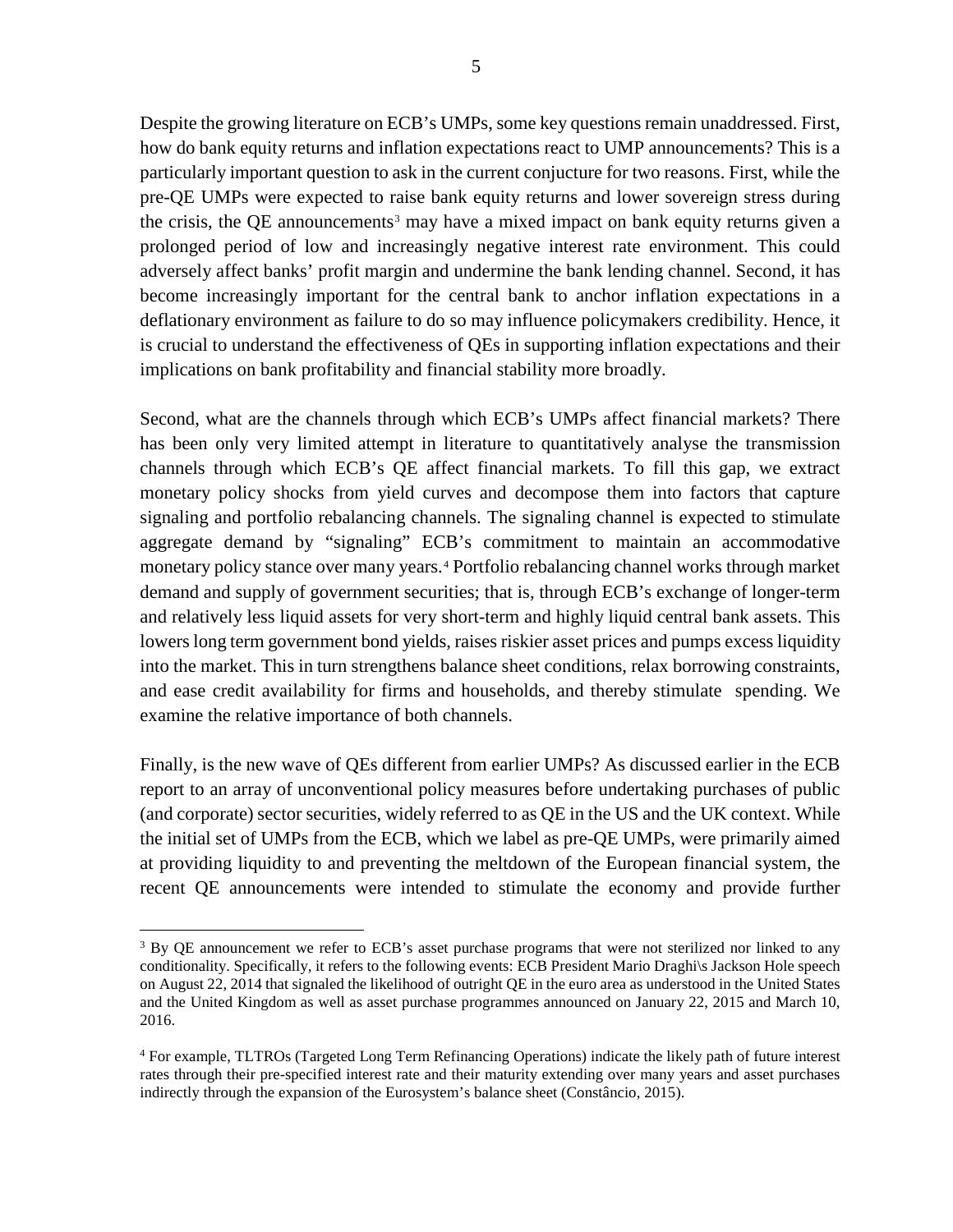accommodation at the zero lower bound after the central bank explicitly acknowledged deflationary pressures in the single currency union. Therefore, it is important to understand how QEs influence the market differently from the earlier UMPs in the euro area context.

To examine the three questions raised above, we modify the traditional event study approach. The traditional approach that identifies events using announcement dummies does not capture the size and sign of actual monetary policy shocks on the event dates and the market's anticipation prior to them. This is particularly true for the recent QE announcements, which were too eagerly anticipated and had significant anticipation effects. The announcement on March 2016, for example, was an easing announcement. However, it generated a tightening surprise as markets were anticipating a more accomodative announcement. To address this concern, following Chen, et al. (2014), we build a measure of surprise to capture the unexpected element of monetary policy announcements irrespective of policy instruments – policy rate changes, asset purchases or forward guidance.<sup>[5](#page-5-0)</sup> Controlling for the unexpected component of monetary policy announcements is critical to accurately measure the market impact and spillovers of the UMP announcements. To the best of our knowledge, this is the first attempt to build such a monetary policy surprise index for ECB's policies. The surprise index provides us information about market's prior expectations going into a monetary policy announcement. We also analyse and document the patterns in these surprises during various phases of the ECB's monetary policy. The monetary policy surprises can be positive (tightening) or negative (loosening) on the event dates; and are decomposed into signalling and portfolio rebalancing factors.

Consistent with the existing research, UMP announcements in general are found to be associated with higher equity returns, lower sovereign yields and smaller sovereign spreads between core and non-core EAs; while the impact on exchange rates is muted. Encouragingly, they are also found to be supportive of higher inflation expectations (market-based measure) and bank equity returns (a measure for bank profitability). When dividing the sample into pre- $QE$  and  $QE$  phases,  $\epsilon$  we find that  $QE$  announcements had no significant impact on bank equities but the effect on inflation expectations is more positive. QEs continue to lower sovereign yields and narrow spreads, but the marginal effect seems to be diminishing. These results are from a traditional event study framework using announcement dummies for the period January 2007 to June 2016. Using the modified event study approach, we find that the signaling channel of

<span id="page-5-0"></span><sup>&</sup>lt;sup>5</sup> Some others have tried to account for anticipation using news flows in asset price regressions in event studies. For example, see a series of blog posts from the Bank of England's, *Bank Underground* blog.

<span id="page-5-1"></span> $6$  We choose the time periods based on the fact that Mario Draghi, president of the ECB, alluded to the possibility of outright QE in the euro area for the very first time with his speech at the Jackson Hole Economic Symposium on August 22, 2014. In particular, after widespread acknowledgement of deflationary pressures in the euro area, this speech marked a turning point in ECB's policy objectives. From this point on QE announcement refers to programmes announced on January 22, 2015 (QE1) and March 10, 2016 (QE2).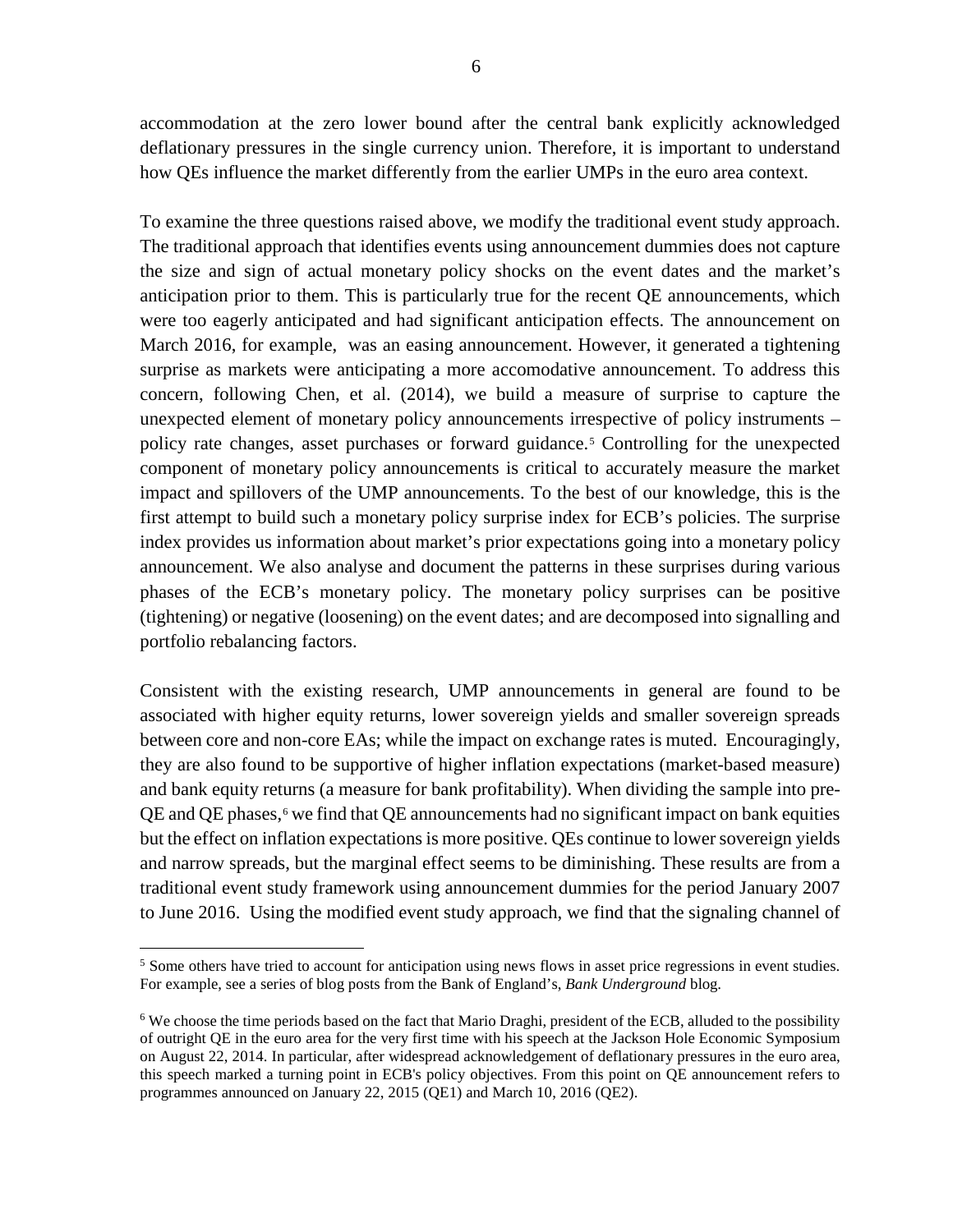the monetary policy play an important role throughout the entire sample. As expected, the portfolio rebalancing channel becomes more prevalent only during the QE phase especially on exchange rates and inflation expectations. Finally, spillovers to the non-euro area financial markets are largely transmitted through portfolio rebalancing channel, resulting in statistcially significant appreciation of local currencies and lowering of sovereign bond yields.

The rest of the paper is organized as follows. Section 2 introduces and describes the measure of monetary policy surprise. Section 3 discusses the data and the empirical framework adopted. Section 4 discusses our empirical findings, and section 5 offers concluding remarks.

#### **II. A MEASURE OF MONETARY POLICY SURPRISE**

<span id="page-6-0"></span>Traditionally, monetary policy surprises are considered as the difference between expected and realized federal funds target rates at the current FOMC meeting (Kuttner, 2001; Bernanke and Kuttner, 2004; Gürkaynak, 2005). The futures contracts expiring in the months of future FOMC meetings are used to measure market's expectation of fed fund rates from the announcement; the unexpected component of the announcement is obtained as the difference between the yield of the next expiring futures on Federal Funds, taken just before an FOMC announcement, and the target Federal Funds rate announced by the Fed. To capture different dimensions of monetary policy surprises, Gürkaynak, et al. (2005, 2007) extract two factors from a set of short-term federal funds futures and eurodollar futures rates by maturity to isolate the surprise on the short-term policy rate ("current federal funds rate target" or timing factor), and the surprise on interest rate path ("future path of policy" or path factor). They find that 75 to 90 percent of the variation in asset prices in response to monetary policy announcements can be explained by the path factor.

Chen et al. (2014) extends Gürkaynak, et al. (2005, 2007)'s work by extracting the factors of monetary surprises from longer term bond yields, that is changes in U.S. bond yields across the yield curve from 1-year to 30-year maturities. Rather than trying to capture the timing factor of Gürkaynak, et al. (2005, 2007), Chen et al. (2014) relates the two factors with (i) the signaling channel of monetary policy (similar to the path factor in Gürkaynak, et al. (2005, 2007)); and (ii) other channels and information that are likely to affect longer-term interest rates and term premia, which are typically associated with portfolio rebalancing channel. Chen et al.'s approach is more relevant in the case of ECB QEs. The announcement of unconventional measures such as asset purchases or forward guidances convey information that influences the long-end of the yield curve, including the supply of bonds avaialabe to private investors, longer-term risks to (or uncertainty about) growth and inflation, and changes to central bank preferences and objectives (Chen, et al., 2014).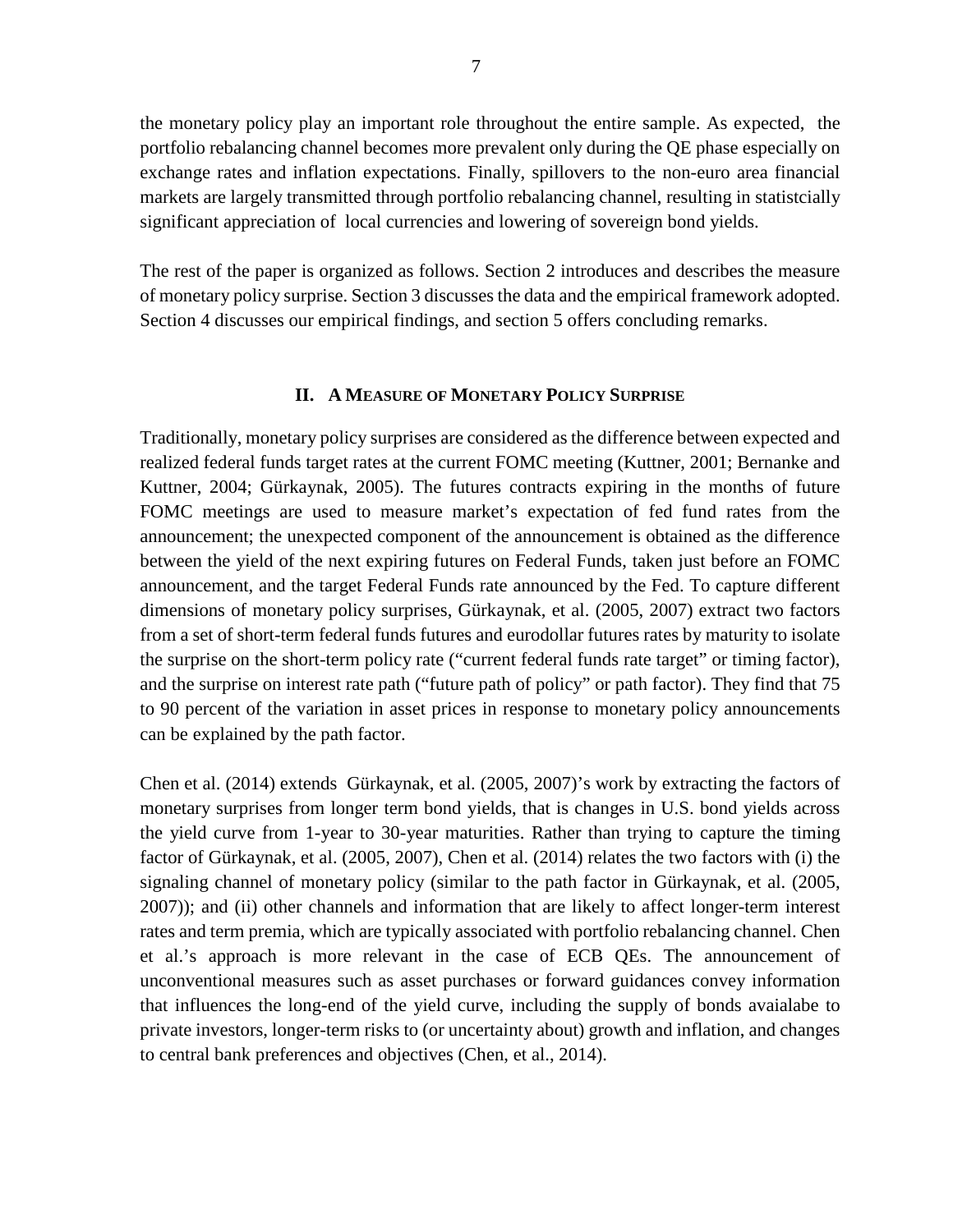Hence, in a similar vein, we extract two factors from the changes in "euro area bond yields" across the yield curve from 1-year to 30-year maturities, using the standard factor analysis. We construct the "euro area yield curve" by taking an average of the German, French, Italian and Spanish bond yields weighted by their respective total outstanding government debt. The daily bond yield data is taken from Bloomberg and changes in yields are computed as the difference between the close of the announcement day to the close of the day prior to the announcement. For the extraction, we consider all Governing Council meetings of the ECB from its existence and all UMP related announcements based on the list from Falagiarda, et al., (2015), [7](#page-7-0) 283 events in total. The two factors extracted account over 98 percent of the variation in euro area bond yields we construct as a weighted average of the four major member states. The factors are then rotated using varimax rotation method that maximizes the sum of the variance of the squared loadings.

Figure 1 shows the loadings plot. The first factor, which we call *the market factor*, has a very high loading on longer-term bonds from 5 to 30 years. This factor captures the portfolio rebalancing channel of the monetary policy. That is, any additional information on the demand/supply of bonds, longer-term macroeconomic risks, and changes to central bank preferences and objectives. The second factor, *the signal factor*, has very high loadings on shorter-term bonds from 1 to 3 years, the typical timeframe to which most central banks commit the course of its policy. $8$  The signal factor reflects the signaling channel of the monetary policy (similar to the path factor in Gürkaynak, et al. (2005, 2007)), capturing the future path of the short term interest rates.<sup>[9](#page-7-2)</sup>

## **Figure 1. Correlation between the Factors and Bonds of Different Maturity**

<span id="page-7-0"></span><sup>&</sup>lt;sup>7</sup> We do not extract surprises for every day. The monetary policy surprises were constructed using days when there was a meeting of ECB's governing council (all meetings from its inception) and all UMP related events identified by Falgiarda et al (2015). The choices of days are in line with the literature on monetary policy surprises and ensures that the surprise factor is only capturing the information primarily regarding the monetary policy announcement. The list of UMP events is constructed by extending the series in Falagiarda, et al., (2015) from January 2015 to June 2016. It includes press conferences, press releases and speeches, and reported in the ECB media website.

<span id="page-7-1"></span><sup>&</sup>lt;sup>8</sup> The bond yields data used to construct the euro area bond yields at 1 year maturity is missing for France, Italy and Spain for the initial observations and might explain the position of the 1 year bond yields in the loadings plot.

<span id="page-7-2"></span> $9$  Chen et al. (2014) also shows the interpretation of each factors to be robust by calculating the correlations of the market factor and the signal factor with the term-premium component (associated with the portfolio rebalancing channel of monetary policy) and risk-neutral expectations of future short-term rates (commonly thought to react to the signaling channel of monetary policy) extracted from term structure models respectively. They further argue that the models, the two factors identified in this approach differ in important ways. First, they are orthogonal to one another and comparable in size, a characteristic that facilitates empirical analysis. Second, they are not affected by model specification as different affine term structure model specifications can lead to rather different yield curve decompositions.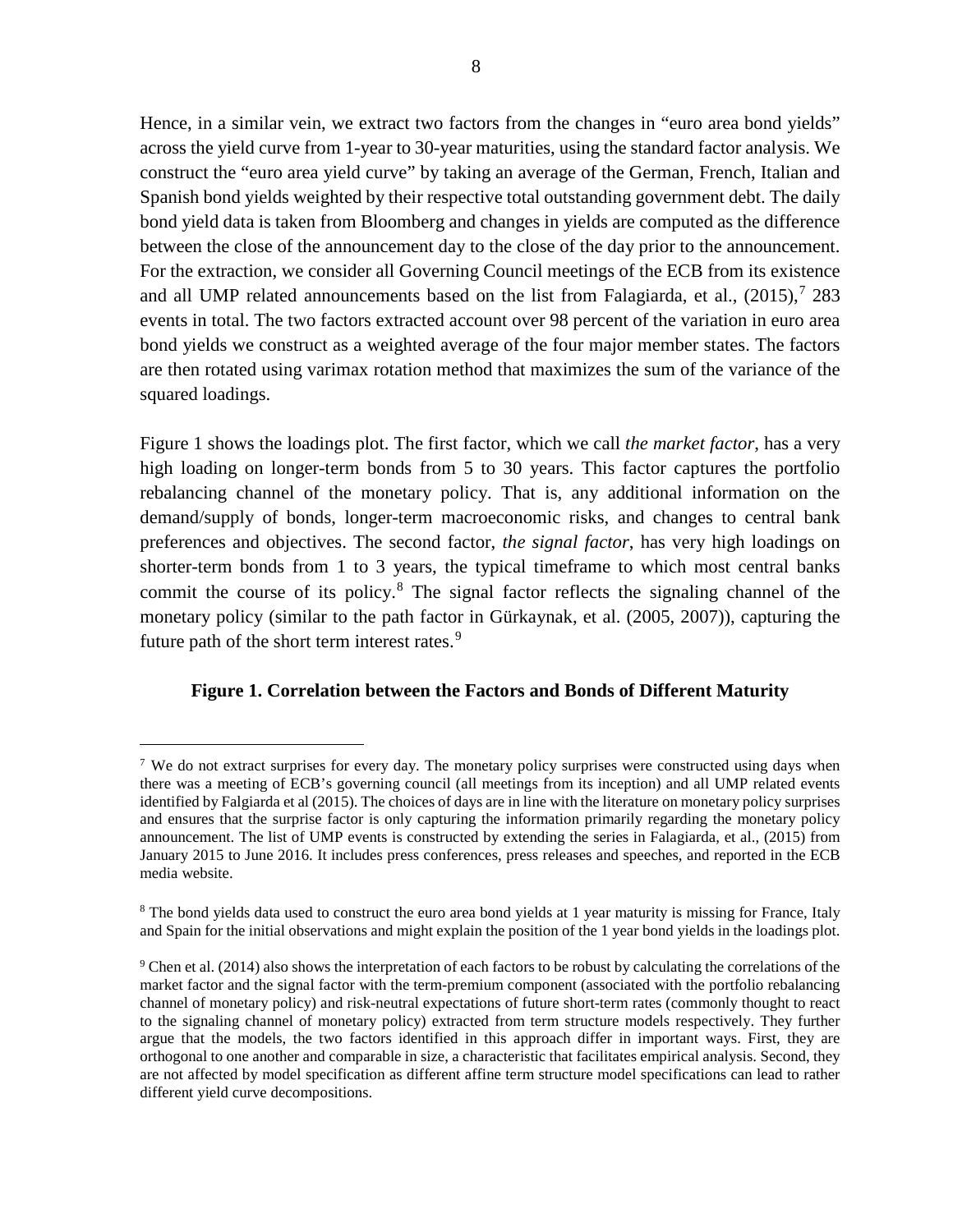

**(Factor Loadings)**

Source: Authors' calculations

#### **Patterns of Monetary Policy Surprises**

In this section, we document the patterns of monetary policy surprises across different phases of ECB's monetary policies: the conventional monetary policy phase (January 1, 1999 to December 31, 2006), the pre-QE phase of ECB's UMPs (January 1, 2007 to July 31, 2014) and the QE phase of UMPs (August 1, 2014 to June 29, 2016).

Figure 2 shows ECB's monetary policy surprises decomposed into the market factor (Panel A) and the signal factor (Panel B) across monetary policy phases. Each green bar in the graphs represents surprises extracted on the days of an ECB governing council meeting or days of any UMP events as identified and extended based on Falagiarda, et al., (2015). Positive values for individual bars indicate that the relevant announcement surprised markets on the hawkish side (tightening surprises). These tightening surprises encompass both less accomodative announcements and more aggressive tightening than market's prior expectations. Similarly, negative bars represent loosening or dovish surprises. It is possible that monetary easing announcements could have a positive (negative) value if more (less) aggressive loosening was expected by the markets.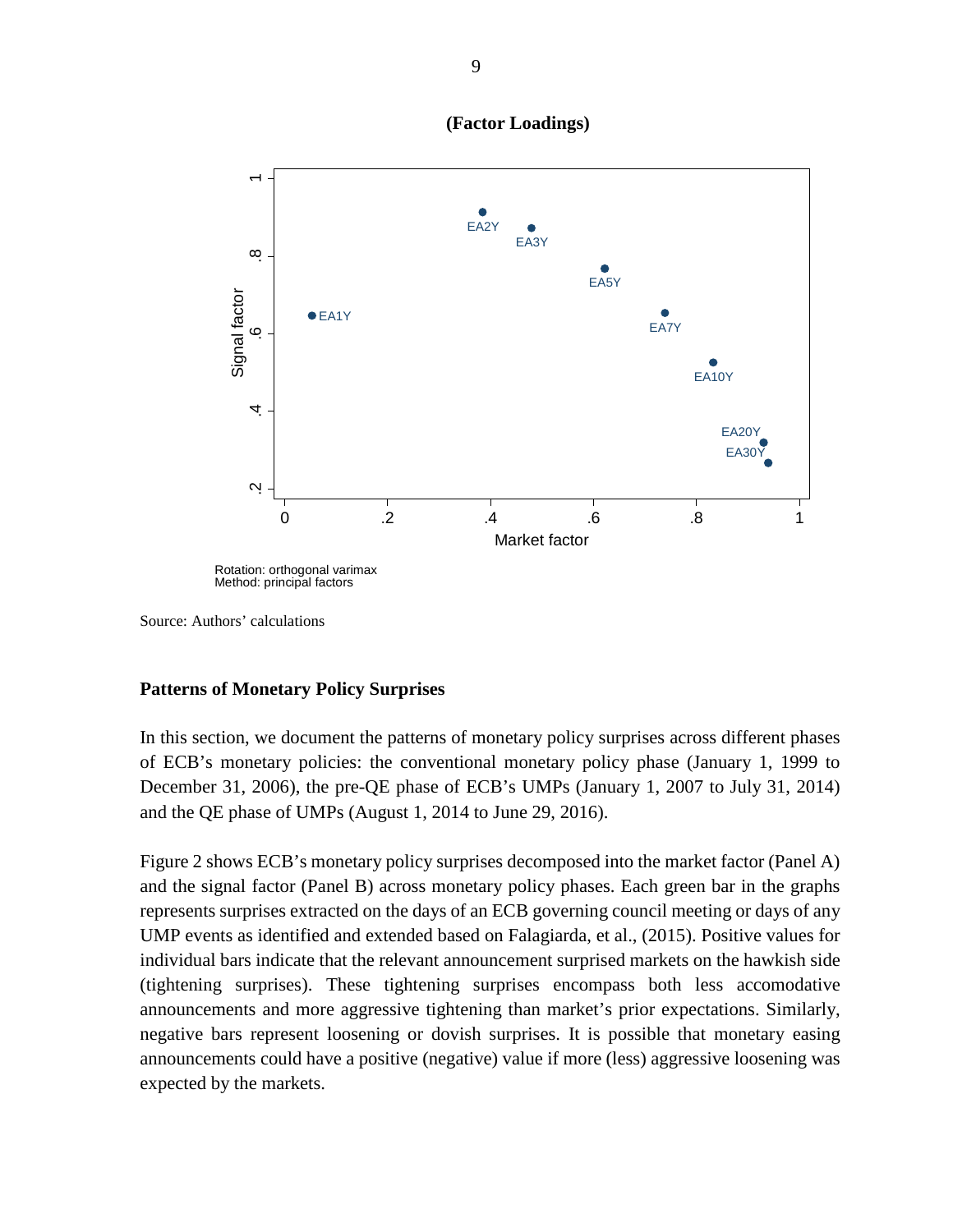# **Figure 2. Monetary Policy Surprises**



**Panel A: Market Factor**

Source: Authors' calculations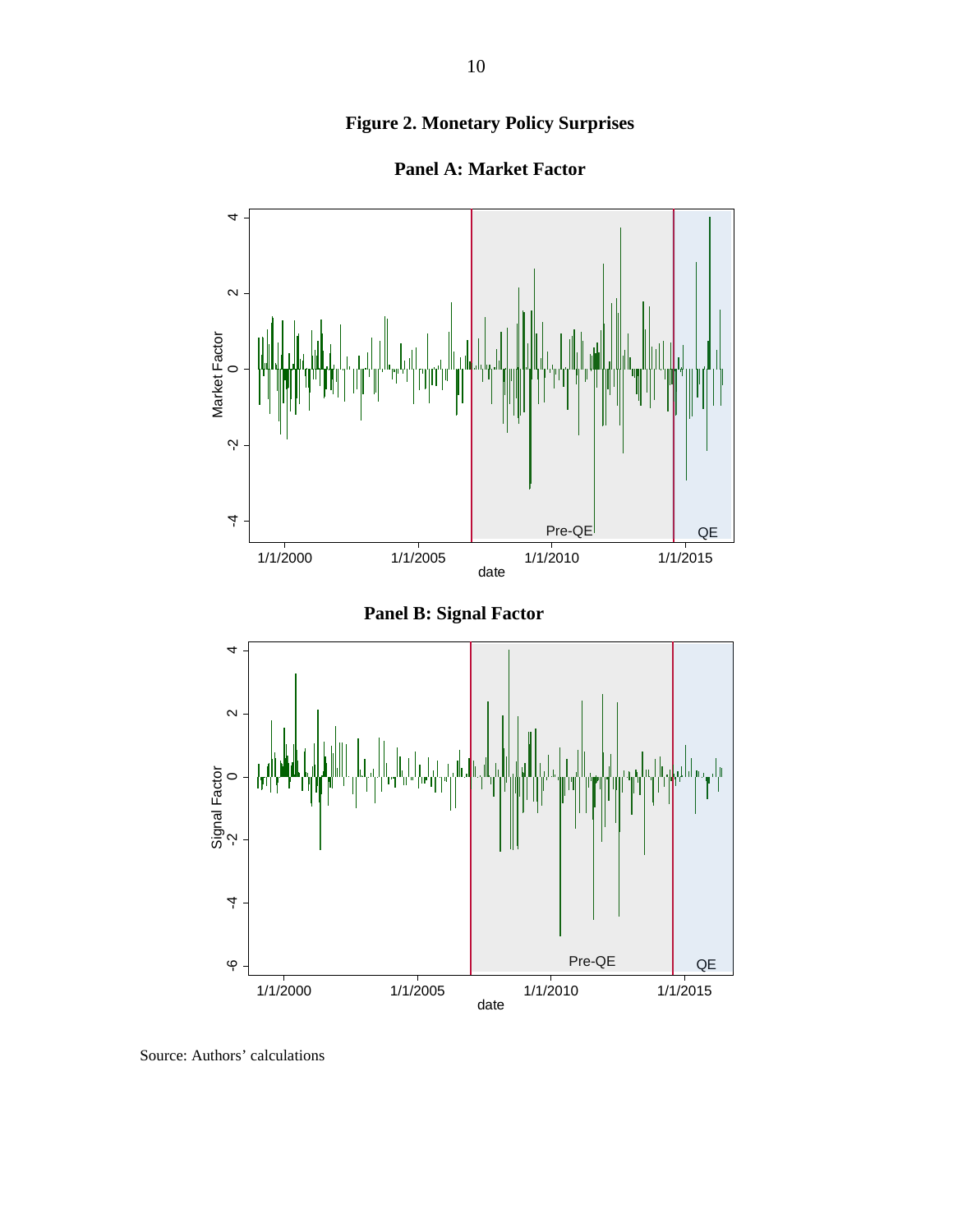# **Figure 3. Distribution of Monetary Policy Surprises**





**Panel B: Signal Factor**



Source: Authors' calculations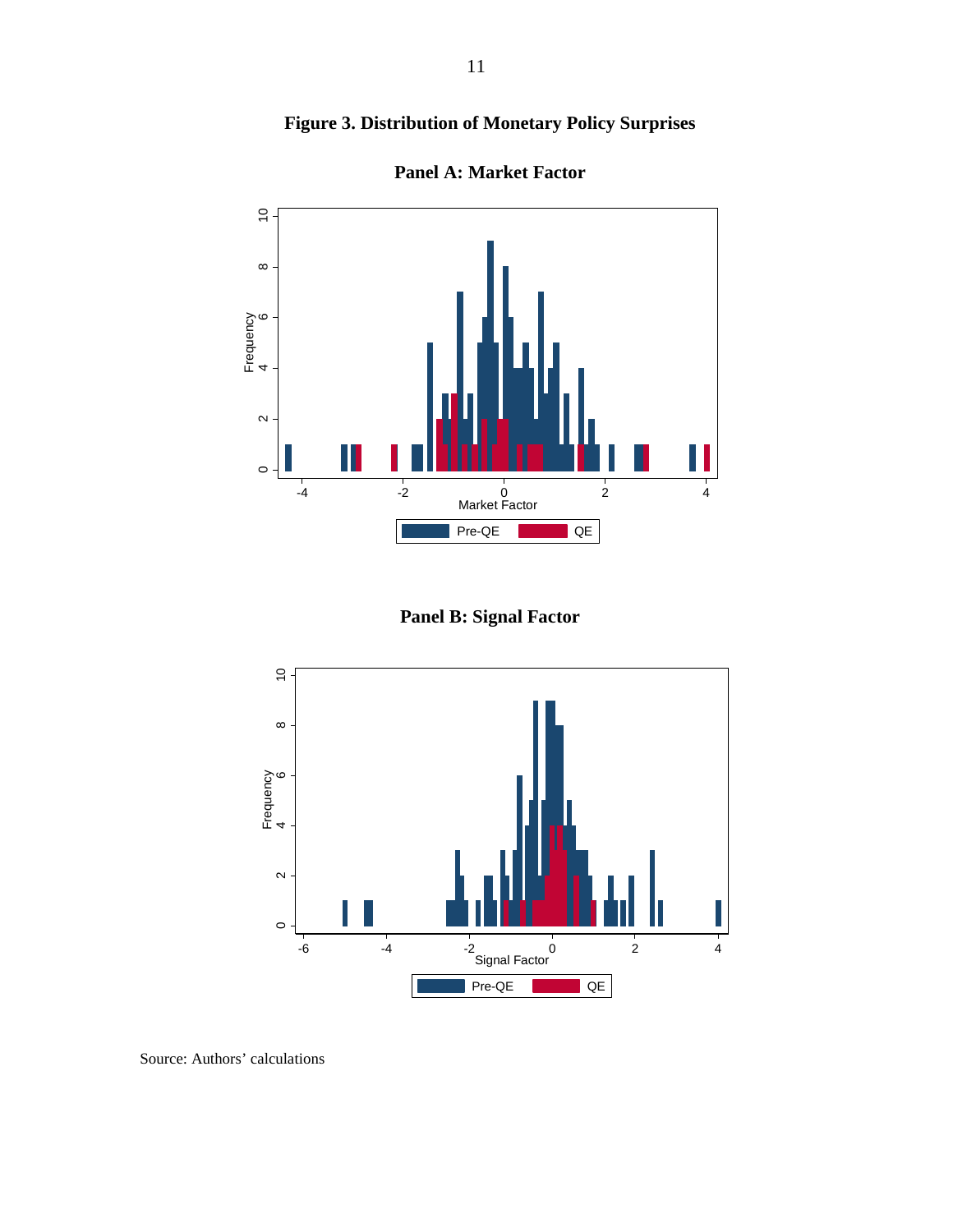The monetary policy announcements seem to have triggered more surprises to the market since the onset of unconventional monetary policy measures, especially the market factor associated with the term premium. The signal factor, however, declined in magnitude relatively (smaller than the market factor) during the QE period, suggesting falling market surprises on the path of short term interest rates.

The explicit commitment to offset deflationary pressures and unsterilized nature of asset purchases during the new wave of ECB's unconventional monetary policies appear to have increased the credibility of the communication compared with those undertaken in the first phase of unconventional phase. Credible commitment and the use of new instruments by the ECB (i.e. forward guidance and pure quantitative easing as in we understand in the context of the US and the UK) have contributed to the effectiveness of market factor noted above. Forward guidance provides information on the expected future path of the short term interest rates a key component of the long term interest rate. At the effective lower bound, forward guidance is expected to affect the long-end of the yield curve and hence to be captured by the market factor. Similarly with regards to quantitative easing announcements (Jan 2015 and March 2016), unsterilized asset purchases are expected to affect the longer end of the yield curve (2 to 30 years), and consequently captured by market factor.

Figure 3 shows the distribution of the surprises.<sup>[10](#page-11-0)</sup> Both the market factor and signal factor had negative (loosening) biases during the UMP (both Pre and QE phases), which is consistent with a prolonged period of accomodative monetary policies after the crisis. The slightly counterintuitive results are positive market factor surprises on June 3, 2015 (2.8) and December 3, 2015 (4.0). This too is not totally surprising. Markets, for example, were anticipating a larger than 10 basis point cut in the deposit facility rate and an a more aggressive expansion of the asset purchase programme on 3 December 2015. Hence, despite an easing announcement, the market surprise is positive, reflecting a tighter than expected monetary stance, confirming the need to control for surprises and anticipation affects to fully understand the effect of UMP announcements.

## **Table 1. Events under consideration and surprises**

<span id="page-11-0"></span> $10$  A key caveat here is that we only have 24 events during the QE phase as opposed to 129 events during the pre-QE period.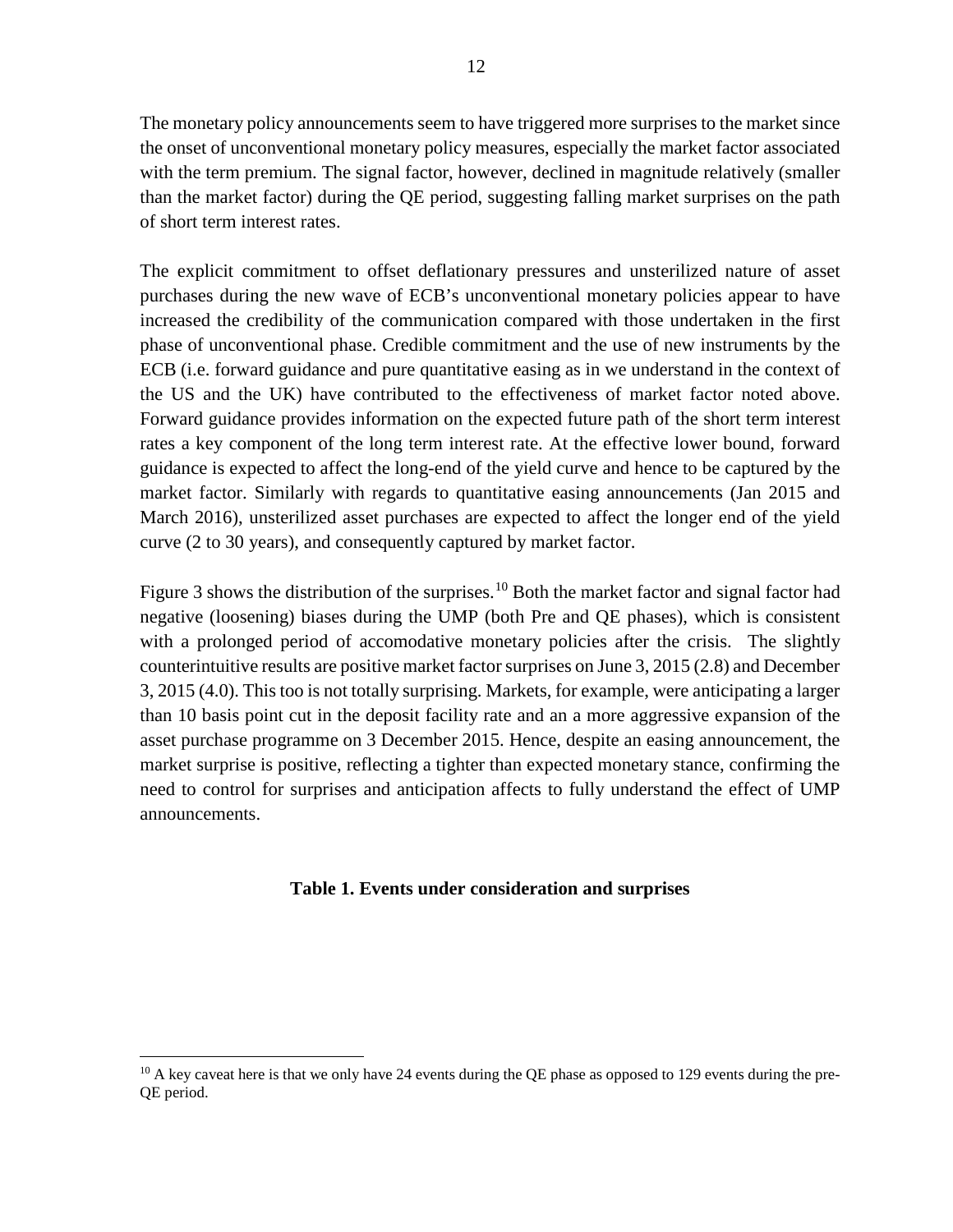| Date              | Event                                                        | <b>Phase</b> |        | Market Factor Signal Factor |
|-------------------|--------------------------------------------------------------|--------------|--------|-----------------------------|
|                   |                                                              |              |        |                             |
| May 7, 2009       | Covered bond purchase program 1*                             | Pre-OE       | 2.7    | $-0.8$                      |
| May 10, 2010      | Securities market program**                                  | Pre-OE       | 0.9    | $-5.0$                      |
| October 6, 2011   | Covered bond purchase program 2*                             | Pre-OE       | 0.4    | $-0.1$                      |
| July 26, 2012     | "whatever it takes" speech                                   | Pre-OE       | $-1.5$ | $-4.4$                      |
| August 2, 2012    | Possibility of Outright monetary transactions program        | Pre-OE       | 3.7    | $-1.8$                      |
| September 6, 2012 | Technical features of outright monetary transactions program | Pre-QE       | $-2.2$ | 0.0                         |
| June 5, 2014      | Negative interest rate policy                                | Pre-OE       | $-0.4$ | $-0.8$                      |
| August 25, 2014   | Jackson Hole speech                                          | QE           | $-1.2$ | $-0.1$                      |
| January 22, 2015  | Public sector purchase program                               | QE           | $-2.9$ | 1.0                         |
| March 10, 2016    | Corporate sector purchase program                            | QE           | 0.5    | 0.6                         |

\* Announced with 1-year LTROs

\*\* Announced on May 9, 2010, a Sunday, so that incorporated into market prices on 10 May.

\*\*\* Since an afternoon speech on August 22, 2014, a Friday, in the US incorporated into market prices on 25 August.

Source: Authors' calculations

We also summarize the monetary surprises on the key announcement dates in Table 1. A noteworthy observation is that the signal surprises are large and broadly negative for the events in the pre-QE phase whereas the market factor becomes negative and larger than signal factor for the events during the QE phase; highlighting a more important role of portfolio rebalancing channel in monetary policy transmission during the QE phase. We also clearly see that surprises on the days of more aggressive easing (or less aggressive tightening) are negative, while those on the days of less aggressive easing (or more aggressive tightening) are positive. As expected, "...whatever it takes speech..." had a large negative surprise both on market and signal factors. Similarly, 10 March 2016 is an interesting case in point for a lesser than market expected easing. Although the announcement included new key features to the the asset purchase programme, the suggestion that ECB did not anticipate further interest rate cuts into negative territory potentially explains the slight positive market and signal factors. These examples reinforce the need to control for the unexpected component of the monetary policy announcement and specifically account for market factor in addition to the traditional signal factor when evaluating the market impact and spillovers of the UMPs.

#### **III. EMPRIICAL FRAMEWORK**

<span id="page-12-0"></span>Our empirical framework is commonly utilized in the event study literature. We set up a daily frequency regression framework to assess the market impact of the ECB's monetary policy announcements using the ordinary least squares estimation with robust standard errors. We consider a two-day event window for our analysis over the period 1 Jan 2007 to 29 June 2016. Our empirical framework, however, does not address and capture the persistence of the announcement impacts.

$$
\Delta y_t = \beta_0 + \beta_1 a_t + \beta_2 \Delta v \mathbf{i} x_t + \beta_3 \Delta \mathbf{i} t + \beta_4 \Delta \mathbf{i} t^{US} + \beta_5' \mathbf{Z}_t + \mathbf{e}_t \tag{1}
$$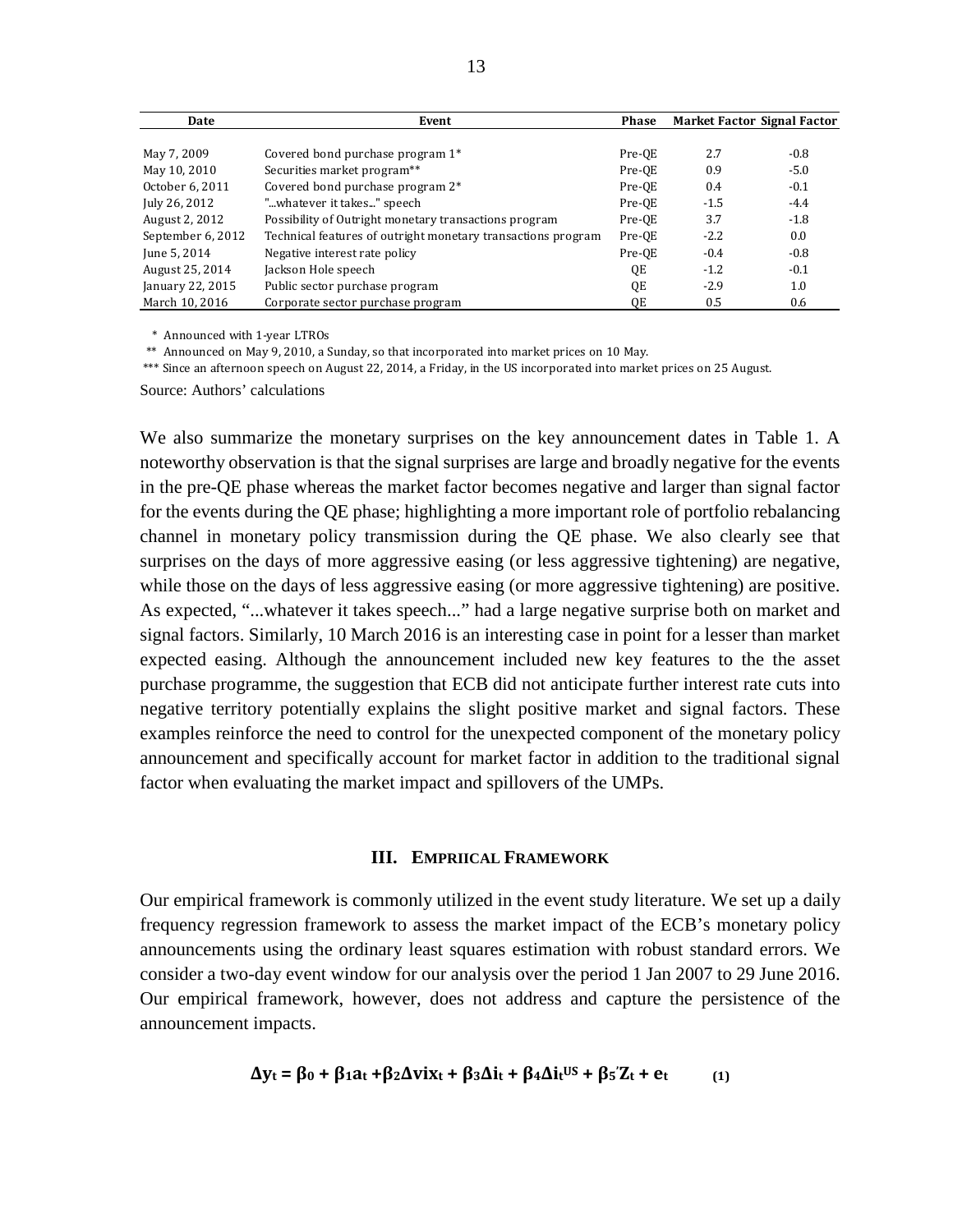where the deprendent  $y_t$  is the financial variable of interest, including the return on the main equity index, banking equity index, and NEER, as well as the 10-year government bond yields, 5-year sovereign credit default swap rates, and 5-year zero coupon inflation swap rates. **at** is the announcement dummy or the monetary policy surprises extracted from the yield curve. The announcement dummy takes a value of one for ten events listed in Table 1 including key policy announcements and speeches by Mario Draghi. To identify channels of spillovers, we replace announcement dummies with the values of market and signal surprises on the days of the announcements. Controls include **vixt**, "European VIX", that measures implied volatility of near term options on the EuroStoxx 50 index. **it** is the ECB's main refinancing rate, the key policy rate; and  $\mathbf{i} \mathbf{t}^{\text{US}}$  US Shadow Federal Funds Rate (Wu-Xia).  $\mathbf{Z}_t$  is a set of control variables containing the surprise component of major macroeconomic data releases. These surprise components are constructed by taking the difference between the actual release value and the value expected by market participants as measured by Bloomberg Survey median. The series are standardised. Table A.1 provides the list of variables included as surprises for various regressions. We repeat these regression separately for pre-QE announcements and QE announcements to examine the distinguished features on the new wave of UMPs from ECB. Finally, we examine the impact of ECB's policies on financial markets in selected non-EA EU countries (Czech, Poland, Romania, Denmark, Sweden). For spillover regrressions,  $\mathbf{Z}_t$  is a set of control variables containing the surprise component of major macroeconomic data releases of the country under consideration. Data are taken from Bloomberg primarily, supplemented by Datastream and Haver Analytics.

#### **IV. RESULTS**

<span id="page-13-0"></span>Results are organized in two parts. In the first part, we report the aggregate impact of announcements on domestic and foreign financial variables. In the second part, we test the channels of spillovers using two factors extracted from the monetary surprises.

#### **Aggregate Impact**

As shown in Table 2, the UMP announcements<sup>[11](#page-13-1)</sup> were associated with lower sovereign bond yields[12](#page-13-2) and sovereign credit default swap rates. It also led to higher equity returns in both

<span id="page-13-1"></span> $<sup>11</sup>$  In alternative regressions, we also considered a specification of announcements with a larger number of events</sup> following Falagiarda, et al., (2015) including all events related to ECB press conferences, press releases and speeches, and reported in the ECB media website. We do not find the impact to be of statistically significant suggesting that only key announcements matter for financial markets.

<span id="page-13-2"></span> $12$  We acknowledge that coefficients for bond yields need to be interpreted with some caution as we use monetary policy surprises extracted from a yield curve. However, the event study framework is set up to mitigate this issue to some extent. We extract surprises from a composite Euro Area yield curve constructed out of four major economies (Germany, France, Spain and Italy) for daily changes in yields for maturities ranging from 2- to 30-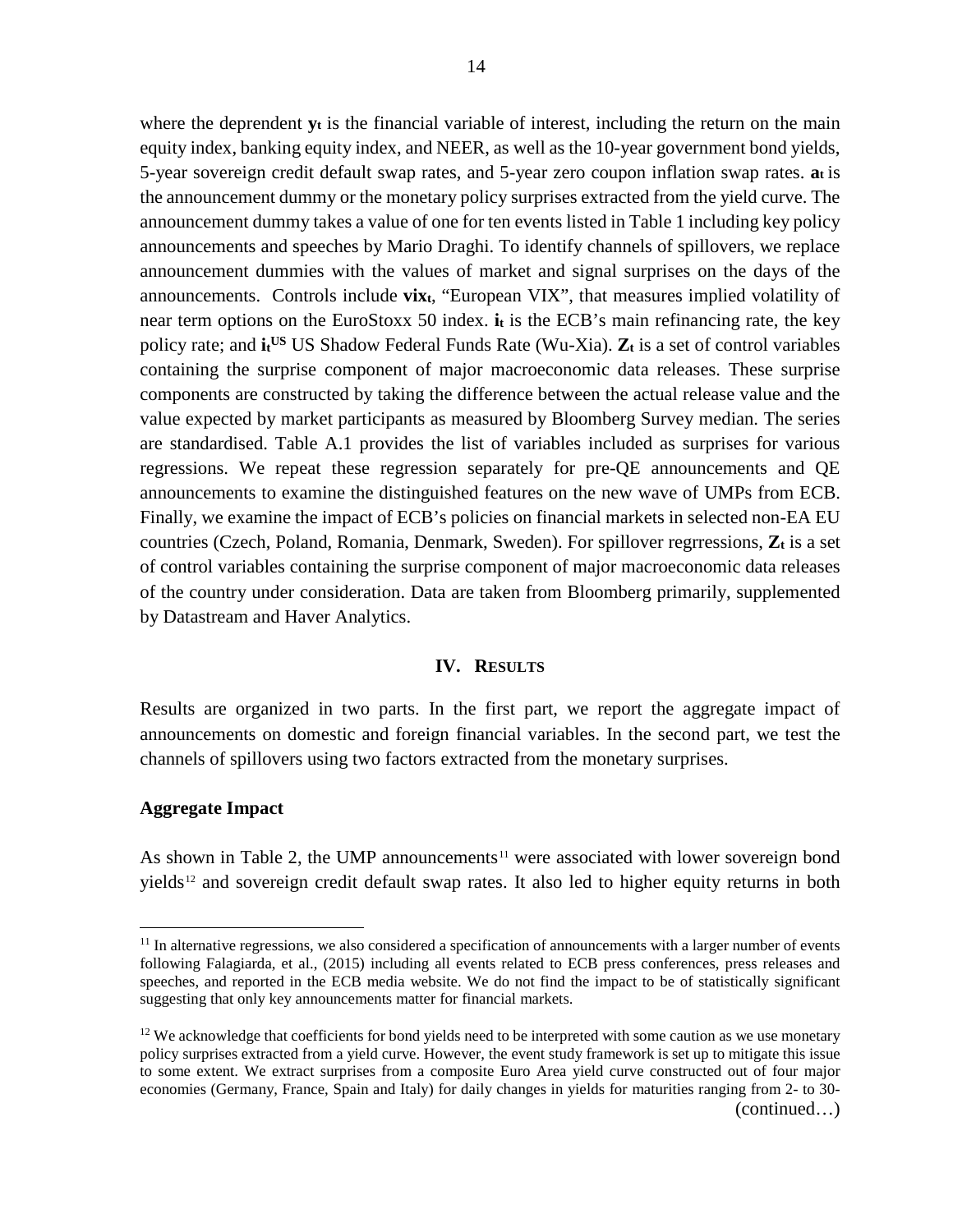corporate and banking sector, and raised inflation expectations as measured by 5-year zero coupon inflation swap rates at the euro area level. However, the impact on nominal effective exchange rate was not of statstical significance.

|                      |           |           | announcements (Two-day window) |            |            |
|----------------------|-----------|-----------|--------------------------------|------------|------------|
|                      | Euro Area | DE        | FR                             | IT         | <b>ES</b>  |
|                      |           |           |                                |            |            |
| <b>NEER</b>          | $-0.201$  |           |                                |            |            |
|                      | 0.474     |           |                                |            |            |
| Equity               | $2.6***$  | $1.6***$  | $2.4***$                       | $3.7***$   | $3.3***$   |
|                      | (0.00)    | (0.00)    | (0.00)                         | (0.00)     | (0.00)     |
| <b>Bank Equity</b>   | $4.9***$  | $3.6***$  | $4.7***$                       | $5.7***$   | $5.2***$   |
|                      | (0.00)    | (0.00)    | (0.00)                         | (0.00)     | (0.00)     |
| Inflation Swap Rates | $3.0**$   | 1.0       | $4.4***$                       | 1.6        | 6.1        |
|                      | (0.01)    | (0.71)    | (0.01)                         | (0.63)     | (0.12)     |
| <b>Bond Yields</b>   |           | 3.0       | $-2.5$                         | $-17.1***$ | $-24.9***$ |
|                      |           | (0.39)    | (0.39)                         | (0.01)     | (0.0)      |
| Sovereign CDS        |           | $-4.7***$ | $-6.5***$                      | $-30.0***$ | $-28.9***$ |
|                      |           | (0.00)    | (0.00)                         | (0.00)     | (0.00)     |

**Table 2: Event-study analysis on ECB's unconventional monetary policy** 

\*\*\* p<0.01, \*\* p<0.05, \* p<0.1

Source: Authors' calculations

Through country-specific regressions, on Germany, France, Italy and Spain, we observe that the UMP announcements reduced the sovereign spreads between core and periphery economies and boosted equity returns, both in corporate and banking sector, in countries facing more volatile and tighter financial condition, e.g. Italy and Spain. This is encouraging in light of rising concern of financial fragmentation in the euro area. The results on inflation swap rates are more heterogeneous with larger impact on France and Spain, which can be due to country specific factors. While the signs are expected, they are not always statisitically significant.

## **Table 3: Event-study analysis on ECB's unconventional monetary policy announcements (Two-day window)**

## **Panel A: Pre-QE announcements**

years. The impact of sovereign yield is studied for individual country bond yields at 10-year maturity and for a two-day event window.

<sup>&</sup>lt;sup>13</sup> We run separate regressions analyzing the impact of ECB's UMP announcements asset prices in selected non-EU euro area countries (Czech Republic, Poland, Romania, Denmark, and Sweden).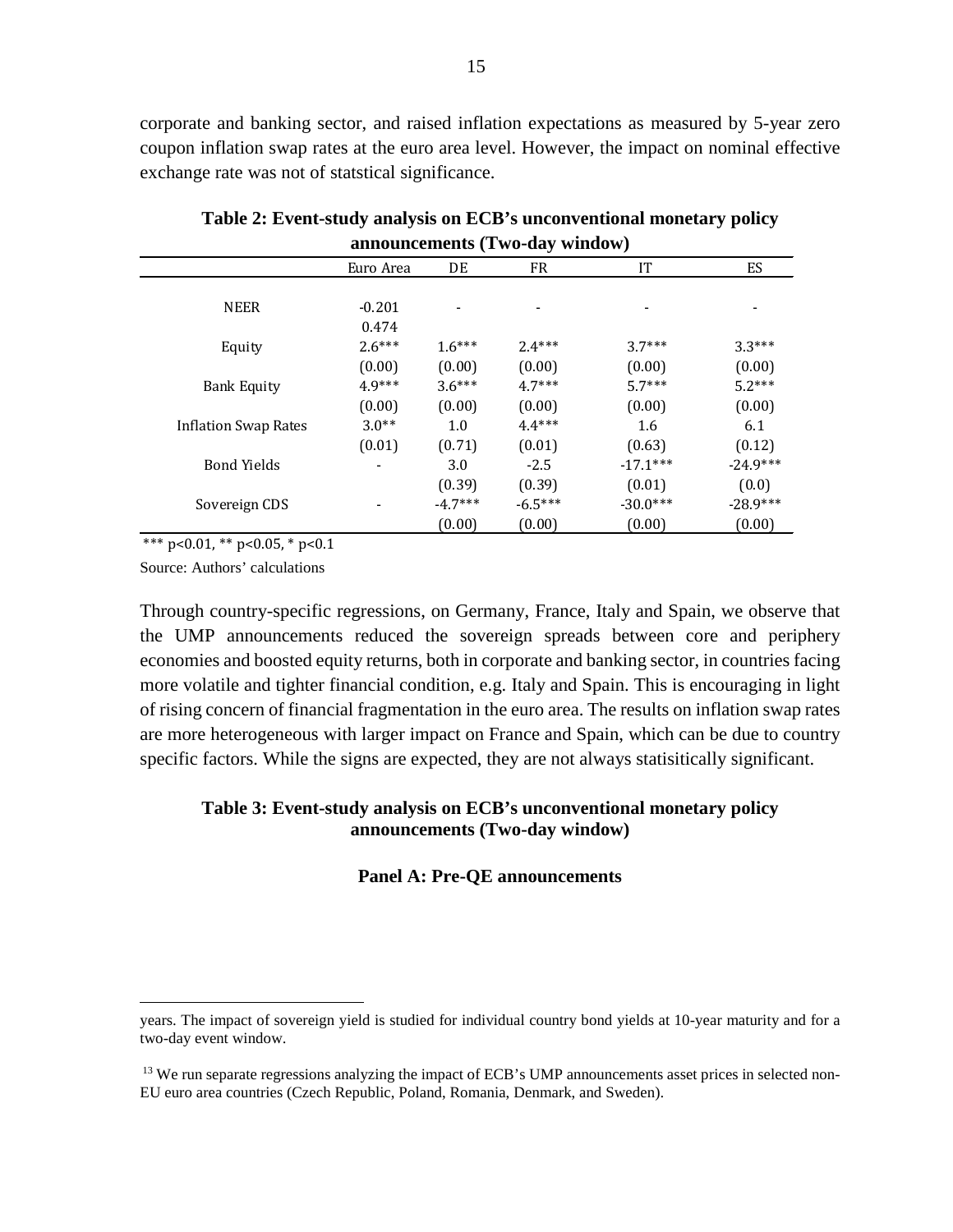|                             | Euro Area | DE        | <b>FR</b> | IT         | <b>ES</b>  |
|-----------------------------|-----------|-----------|-----------|------------|------------|
|                             |           |           |           |            |            |
| <b>NEER</b>                 | 0.03      |           |           | -          |            |
|                             | (0.86)    |           |           |            |            |
| Equity                      | $2.7***$  | $1.5***$  | $2.5***$  | $4.1***$   | $3.6***$   |
|                             | (0.00)    | (0.00)    | (0.00)    | (0.00)     | (0.00)     |
| <b>Bank Equity</b>          | $5.5***$  | $3.8**$   | $5.4***$  | $6.3***$   | $5.8***$   |
|                             | (0.00)    | (0.01)    | (0.00)    | (0.00)     | (0.00)     |
| <b>Inflation Swap Rates</b> | 2.0       | $-0.9$    | $3.5*$    | 0.1        | 6.5        |
|                             | (0.12)    | (0.79)    | (0.10)    | (0.99)     | (0.23)     |
| <b>Bond Yields</b>          |           | $7.3**$   | 0.6       | $-18.4**$  | $-29.1**$  |
|                             |           | (0.03)    | (0.86)    | (0.03)     | (0.02)     |
| Sovereign CDS               |           | $-6.3***$ | $-8.8***$ | $-39.9***$ | $-39.5***$ |
|                             |           | (0.00)    | (0.00)    | (0.00)     | (0.00)     |

\*\*\* p<0.01, \*\* p<0.05, \* p<0.1

# **Panel B: QE announcements**

|                      | Euro Area                | DE        | <b>FR</b> | IT          | ES          |
|----------------------|--------------------------|-----------|-----------|-------------|-------------|
|                      |                          |           |           |             |             |
| <b>NEER</b>          | $-0.73$                  |           |           |             |             |
|                      | (0.32)                   |           |           |             |             |
| Equity               | $2.2***$                 | $1.8***$  | $2.1***$  | $2.9***$    | $2.4***$    |
|                      | (0.00)                   | (0.00)    | (0.00)    | (0.00)      | (0.00)      |
| <b>Bank Equity</b>   | $3.3*$                   | $3.0**$   | $2.9**$   | $4.2*$      | $3.6*$      |
|                      | (0.08)                   | (0.05)    | (0.05)    | (0.10)      | (0.08)      |
| Inflation Swap Rates | $5.1***$                 | $5.1**$   | $6.4***$  | $4.9**$     | $4.9**$     |
|                      | (0.01)                   | (0.01)    | (0.00)    | (0.01)      | (0.04)      |
| <b>Bond Yields</b>   | $\overline{\phantom{a}}$ | $-6.8$    | $-9.7***$ | $-13.6***$  | $-14.8***$  |
|                      |                          | (0.15)    | (0.00)    | (0.00)      | (0.00)      |
| Sovereign CDS        |                          | $-1.003*$ | $-1.078*$ | $-6.432***$ | $-3.727***$ |
|                      |                          | (0.06)    | (0.06)    | (0.00)      | (0.01)      |

\*\*\* p<0.01, \*\* p<0.05, \* p<0.1

Source: Authors' calculations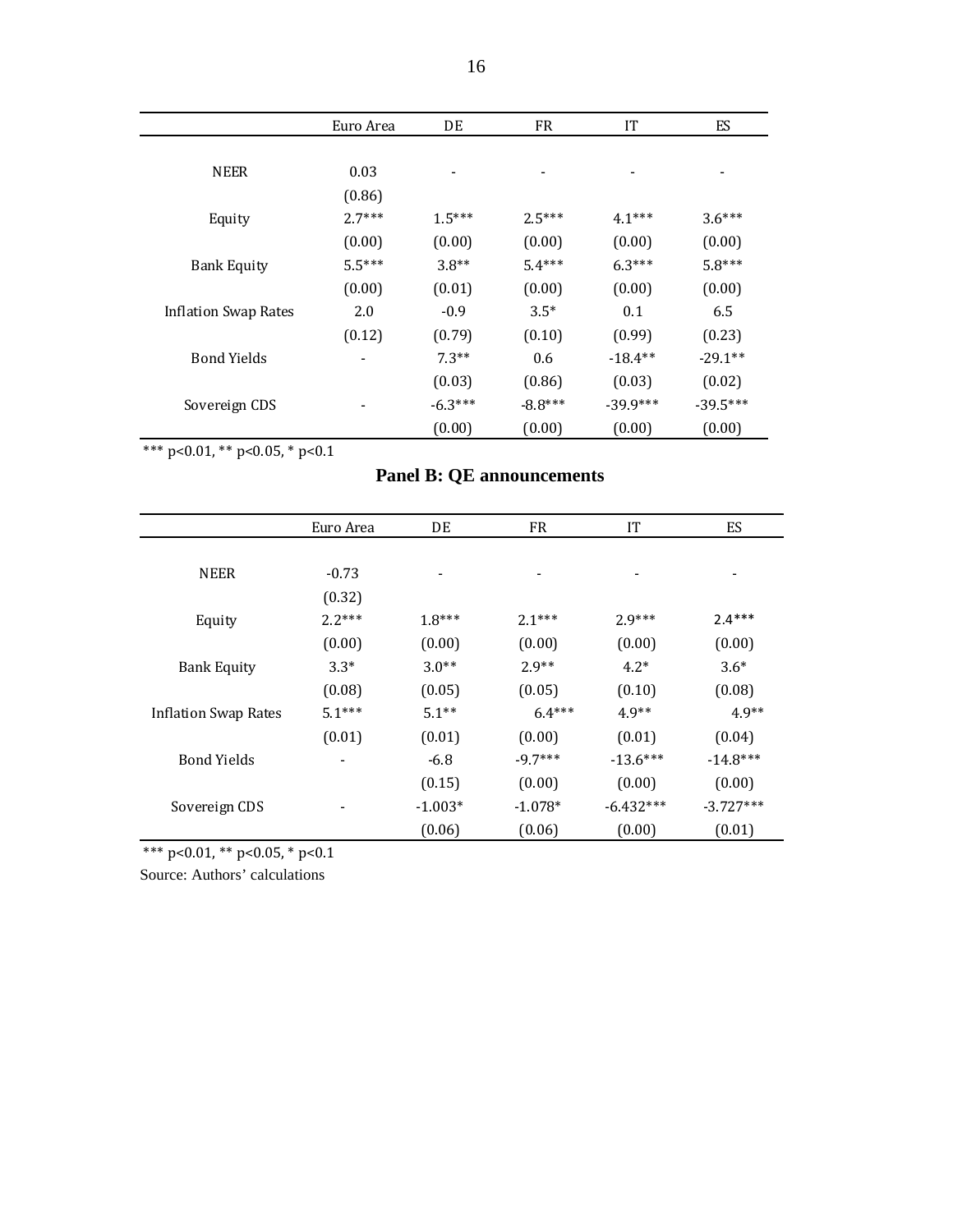To understand the evolution of the impacts over time, we divide the sample into pre-and post QE phase (see Table 3). The new wave of UMPs indeed generates different market impact in various aspects. First, QE announcements had a smaller positive impact on bank equity returns when compared to pre-QE announcements. While UMPs in both phases are expected to improve the financial condition, strengthen banks' balance sheets, and unclog the bank lending channel, the latter phase faces a prolonged period of low and increasingly negative interest rate which narrows interest margin and undermines bank profitability, which could partially offset the positive effect. Second, the impact on inflation expectation is more prominent in the QE phase which is consistent with broader objective of growth and inflation. Third, the pre-QE announcements contributed to greater reduction in sovereign yields, country risk premiums and the compression in sovereign spreads between core and non-core economies; the marginal effect on sovereign yields seems to be diminishing.

#### **Channels of Transmission**

We then replace the announcement dummy with monetary policy (market and signal) surprises on the UMP announcement dates to compare the results with event studies using dummies and to parse the channels of transmission. Expected signs of the coefficients should be opposite to that of the event study using announcement dummies as negative values for market and signal factors represent loosening (or dovish) surprises.

Consistent with the traditional event study approach above, we find that negative (loosening) surprises are associated with increases in equity and bank equity returns and higher inflation expectations. We also noted that loosening surprises lower government bond yields and sovereign credit default swaps. Moreover, from the differences across the impact of announcements on sovereign bond yields and sovereign CDS across main member states indicate that all announcements taken together played a role in reducing country risk premiums in sovereign bond markets. As in event study using dummy variables, we note that the coefficient for exchange rate is not statistically significant when considering all the announcements. Comparing both the channels of transmission, we find that the financial impact is largely transmitted through the signaling channel. However, portfolio rebalancing channels also plays a role in lowering the long term government bond yields (See Table 4).

The interpretation of coefficients, however, is less straight forward. A direct mathematical interpretation of the regression coefficients would indicate the impact "per unit of surprise". However, such an interpretation, on its own is not intuitive and does not provide any meaningful economic information. To address this, we interpret the coefficients using "whatever it takes" speech as a benchmark event for which market factor and signal factor were -1.5 and -4.4 respectively (a large accommodative surprise with on both portfolio rebalancing channel and signaling channel). For example, any UMP event of the magnitude of "whatever it takes" speech leads to a  $17$  ( $-1.5$   $*$  11.3) basis point decline in Spanish sovereign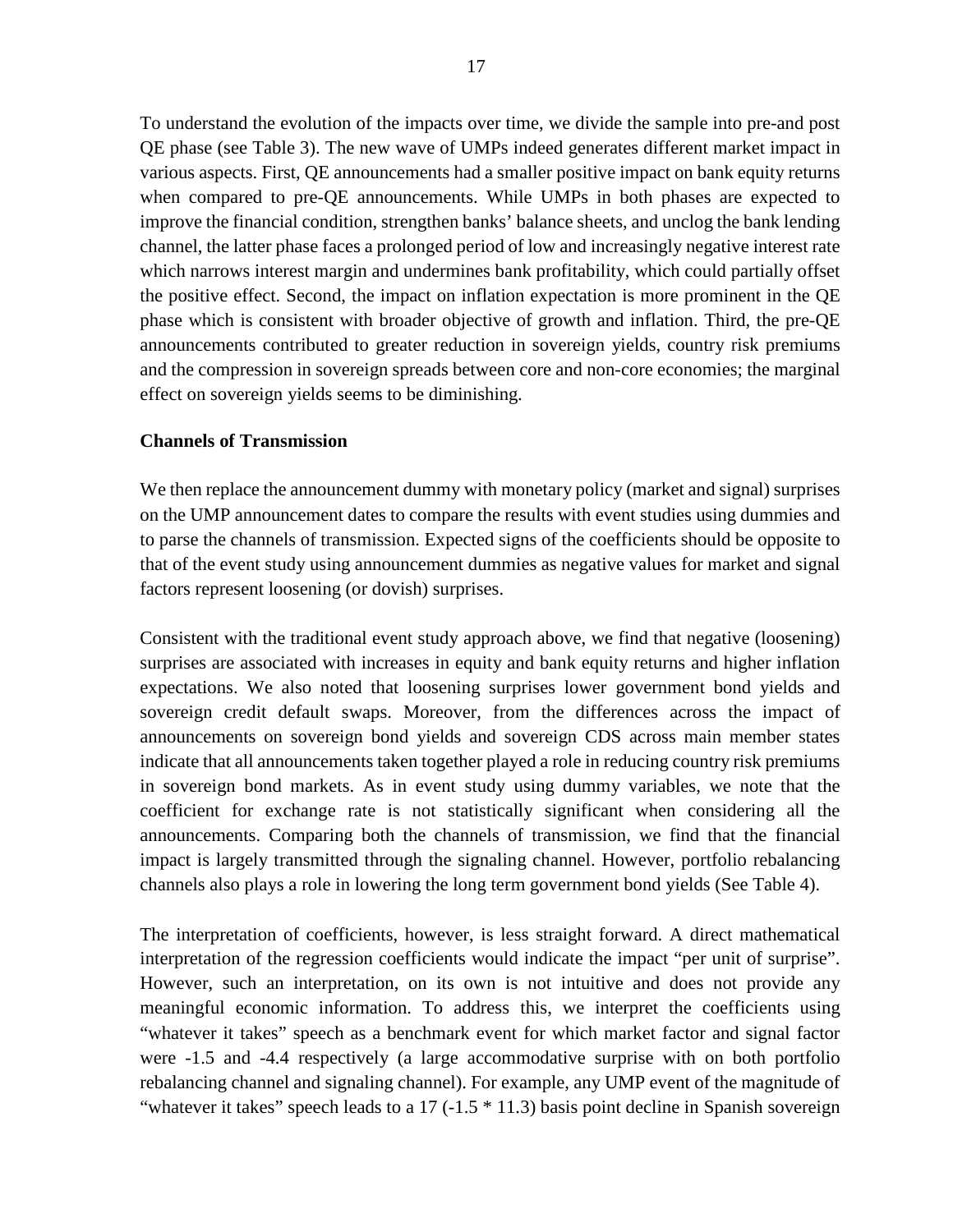bond yields through portfolio rebalancing channel and a 53 (-4.4 \* 12) basis point decline through signaling channel.

As before, we divide the sample into pre-and post- QE phase and conduct the event study analysis using the monetary policy surprises. The regression results are presented in Table 5. We find that the signaling channel, measured by signal factor, dominate during the pre-QE phase, leading to lower government bond yields and sovereign credit default swap rates, and higher bank and corporate equity returns. There is limited impact on inflation expectation and exchange rates.

However, portfolio rebalancing channel, measured by market factor, becomes more important in the new wave of UMPs. QE announcements mainly affect the exchange rates leading to a depreciation of the euro and higher inflation expectation. A QE event of the magnitude of "whatever it takes" speech leads to a 1.1 ( $-1.5 * 0.74$ ) percentage depreciation through portfolio rebalancing channel. The impact on sovereign bond yields are less pronounced than that of the pre-QE announcements. Equity and bank equity coefficients also lose significance with QE announcements.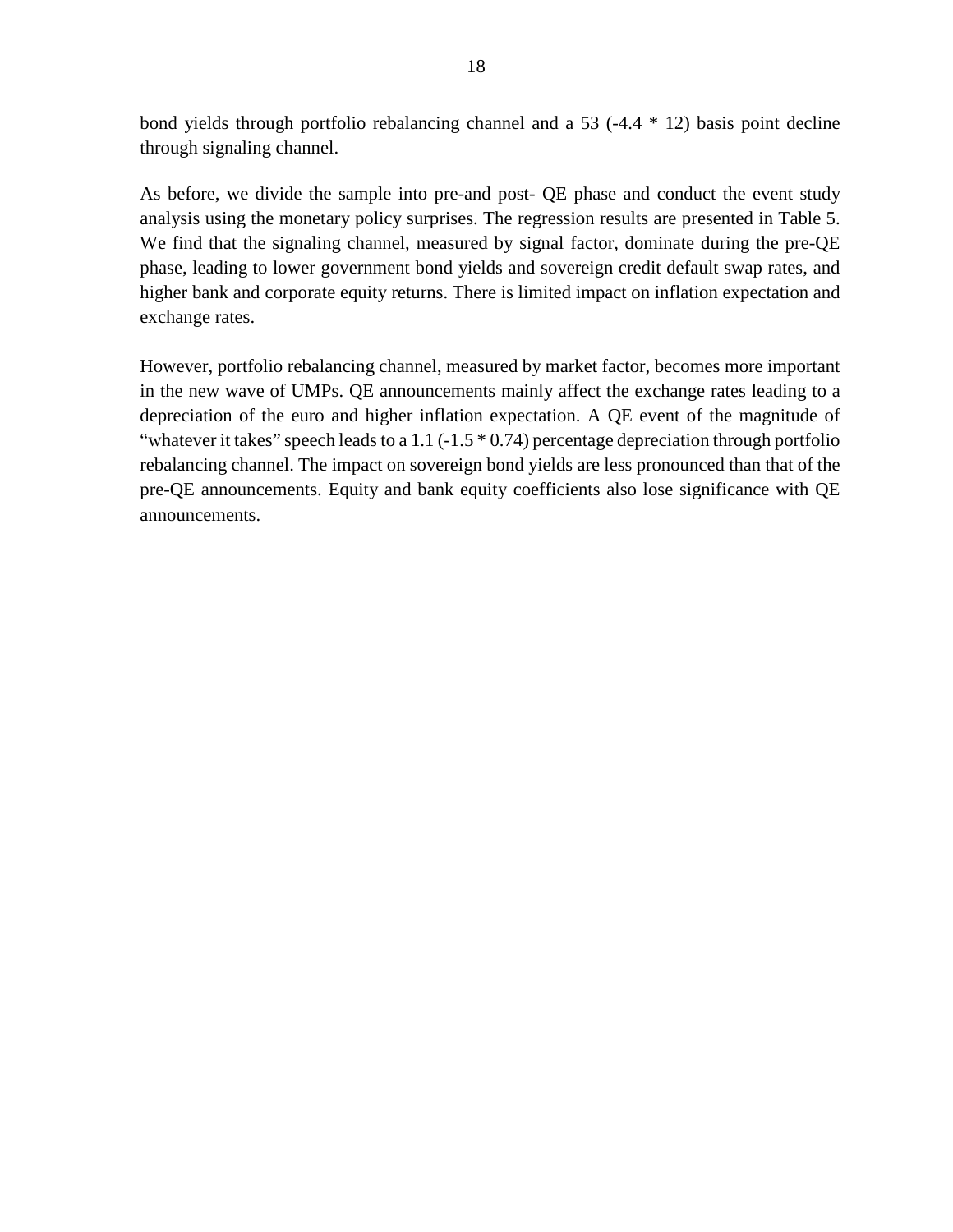|               | Equity     | Bank Equity | NEER      | Inflation Swap Rates |         |           | 10 Year Governt Bond Yields |           |          |           | 5 Year CDS |           |
|---------------|------------|-------------|-----------|----------------------|---------|-----------|-----------------------------|-----------|----------|-----------|------------|-----------|
|               |            |             | Euro Area |                      | DE      | <b>FR</b> | IT                          | ES        | DE       | <b>FR</b> | IT         | ES        |
|               |            |             |           |                      |         |           |                             |           |          |           |            |           |
| Market Factor | $-0.36$    | $-0.68$     | 0.11      | $-0.2$               | $2.6*$  | $3.5***$  | $8.4***$                    | $11.3***$ | $-0.1$   | 0.5       | 6.0        | $9.1*$    |
|               | (0.19)     | (0.14)      | (0.53)    | (0.79)               | (0.07)  | (0.01)    | (0.00)                      | (0.00)    | (0.89)   | (0.64)    | (0.16)     | (0.07)    |
| Signal Factor | $-0.98***$ | $-2.21***$  | 0.01      | $-0.9*$              | $-1.9*$ | 0.5       | $8.1***$                    | $12.0***$ | $1.6***$ | $2.4*$    | $13.9***$  | $14.5***$ |
|               | (0.00)     | (0.00)      | (0.90)    | (0.10)               | (0.07)  | (0.21)    | (0.00)                      | (0.00)    | (0.00)   | (0.07)    | (0.00)     | (0.00)    |
| r2            | 0.29       | 0.24        | 0.03      | 0.08                 | 0.09    | 0.05      | 0.05                        | 0.06      | 0.07     | 0.08      | 0.11       | 0.09      |
| N             | 2369       | 2369        | 2369      | 2369                 | 2369    | 2369      | 2369                        | 2369      | 2369     | 2369      | 2369       | 2369      |

**Table 4: Effects of Signal and Market Surprises: Event-study analysis on ECB's UMP announcements (Two-day window)**

|               |           |             | Equity      |             | <b>Bank Equity</b> |             |             |             | <b>Inflation Swap Rates</b> |           |          |           |
|---------------|-----------|-------------|-------------|-------------|--------------------|-------------|-------------|-------------|-----------------------------|-----------|----------|-----------|
|               | DE        | FR          | IT          | ES          | DE                 | <b>FR</b>   | IT          | ES          | DE                          | <b>FR</b> | IT       | ES        |
|               |           |             |             |             |                    |             |             |             |                             |           |          |           |
| Market Factor | $-0.24$   | $-0.35$     | $-0.5$      | $-0.63**$   | $-0.36$            | $-1.004***$ | $-0.779*$   | $-0.649$    | $-1.8$                      | $-0.3$    | $-0.002$ | 2.4       |
|               | (0.37)    | (0.20)      | (0.17)      | (0.05)      | (0.63)             | (0.00)      | (0.10)      | (0.28)      | (0.14)                      | (0.77)    | (0.83)   | (0.22)    |
| Signal Factor | $-0.412*$ | $-0.921***$ | $-1.394***$ | $-1.471***$ | $-1.018***$        | $-2.443***$ | $-2.633***$ | $-2.181***$ | $-1.4***$                   | $-1.7$    | $-1.5*$  | $-2.5***$ |
|               | (0.08)    | (0.00)      | (0.00)      | (0.00)      | (0.01)             | (0.00)      | (0.00)      | (0.00)      | (0.02)                      | (0.12)    | (0.10)   | (0.00)    |
| r2            | 0.26      | 0.29        | 0.25        | 0.26        | 0.21               | 0.23        | 0.22        | 0.18        | 0.04                        | 0.10      | 0.05     | 0.04      |
| N             | 2369      | 2369        | 2369        | 2369        | 2369               | 2369        | 2369        | 2369        | 2369                        | 2369      | 2369     | 2369      |

 $\sim 10^{11}$  m  $^{-1}$ 

\*\*\* p<0.01, \*\* p<0.05, \* p<0.1

Source: Authors' calculations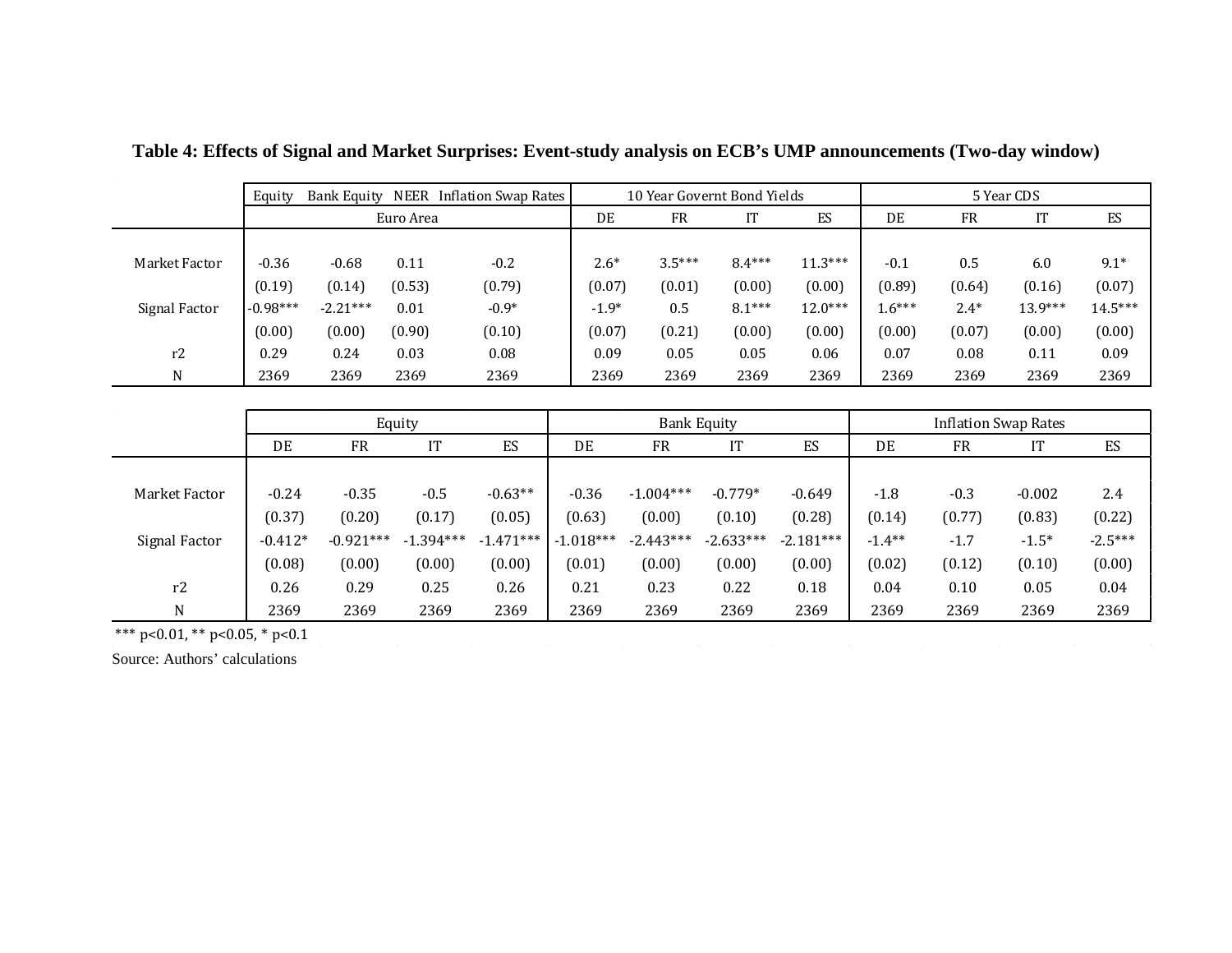## **Table 5: Effects of Signal and Market Surprises: Event-study analysis on ECB's unconventional monetary policy announcements (Two-day window)**

|                                | Equity    | <b>Bank Equity</b> | NEER      | <b>Inflation Swap Rates</b> | 10 Year Governt Bond Yields |           |                    |           |           | 5 Year CDS |                             |           |           |
|--------------------------------|-----------|--------------------|-----------|-----------------------------|-----------------------------|-----------|--------------------|-----------|-----------|------------|-----------------------------|-----------|-----------|
|                                |           |                    | Euro Area |                             |                             | DE        | <b>FR</b>          | IT        | ES        | DE         | <b>FR</b>                   | IT        | ES        |
|                                |           |                    |           |                             |                             |           |                    |           |           |            |                             |           |           |
| Market Factor                  | $-0.131$  | $-0.79$            | $-0.12**$ | $1.0**$                     |                             | 1.7       | $2.7**$            | $8.8***$  | $12.1***$ | $-0.3$     | 0.4                         | 5.9       | 10.4      |
|                                | (0.64)    | (0.16)             | (0.04)    | (0.02)                      |                             | (0.27)    | (0.04)             | (0.00)    | (0.00)    | (0.75)     | (0.78)                      | (0.30)    | (0.12)    |
| Signal Factor                  | $-1.0***$ | $-2.3***$          | 0.02      | $-1.0***$                   |                             | $-2.0**$  | 0.6                | $8.0***$  | $12.3***$ | $1.7***$   | $2.4*$                      | $14.3***$ | $14.7***$ |
|                                | (0.00)    | (0.00)             | (0.75)    | (0.01)                      |                             | (0.05)    | (0.14)             | (0.00)    | (0.00)    | (0.00)     | (0.07)                      | (0.00)    | (0.00)    |
| r2                             | 0.29      | 0.25               | 0.03      | 0.09                        |                             | 0.082     | 0.047              | 0.052     | 0.058     | 0.07       | 0.08                        | 0.11      | 0.09      |
| N                              | 2369      | 2369               | 2369      | 2369                        |                             | 2369      | 2369               | 2369      | 2369      | 2369       | 2369                        | 2369      | 2369      |
| *** p<0.01, ** p<0.05, * p<0.1 |           |                    |           |                             |                             |           |                    |           |           |            |                             |           |           |
|                                |           |                    | Equity    |                             |                             |           | <b>Bank Equity</b> |           |           |            | <b>Inflation Swap Rates</b> |           |           |
|                                | DE        | <b>FR</b>          | IT        | ES                          |                             | DE        | <b>FR</b>          | IT        | ES        | DE         | <b>FR</b>                   | IT        | ES        |
|                                |           |                    |           |                             |                             |           |                    |           |           |            |                             |           |           |
| Market Factor                  | $-0.017$  | $-0.10$            | $-0.40$   | $-0.59$                     |                             | $-0.39$   | $-1.1***$          | $-0.81$   | $-0.89$   | $-1.2$     | 0.9                         | 0.8       | $4.6***$  |
|                                | (0.95)    | (0.70)             | (0.37)    | (0.14)                      |                             | (0.69)    | (0.01)             | (0.28)    | (0.12)    | (0.39)     | (0.24)                      | (0.35)    | (0.00)    |
| Signal Factor                  | $-0.43$   | $-0.95***$         | $-1.5***$ | $-1.5***$                   |                             | $-1.1***$ | $-2.5***$          | $-2.3***$ | $-2.8***$ | $-1.5***$  | $-1.8**$                    | $-1.7**$  | $-2.6***$ |
|                                | (0.11)    | (0.00)             | (0.00)    | (0.00)                      |                             | (0.00)    | (0.00)             | (0.00)    | (0.00)    | (0.01)     | 0.039                       | 0.035     | (0.00)    |
| r2                             | 0.26      | 0.29               | 0.25      | 0.26                        |                             | 0.21      | 0.23               | 0.19      | 0.22      | 0.04       | 0.10                        | 0.05      | 0.04      |
| $\mathbf N$                    | 2369      | 2369               | 2369      | 2369                        |                             | 2369      | 2369               | 2369      | 2369      | 2369       | 2369                        | 2369      | 2369      |

**Panel A: Pre-QE announcements**

\*\*\* p<0.01, \*\* p<0.05, \* p<0.1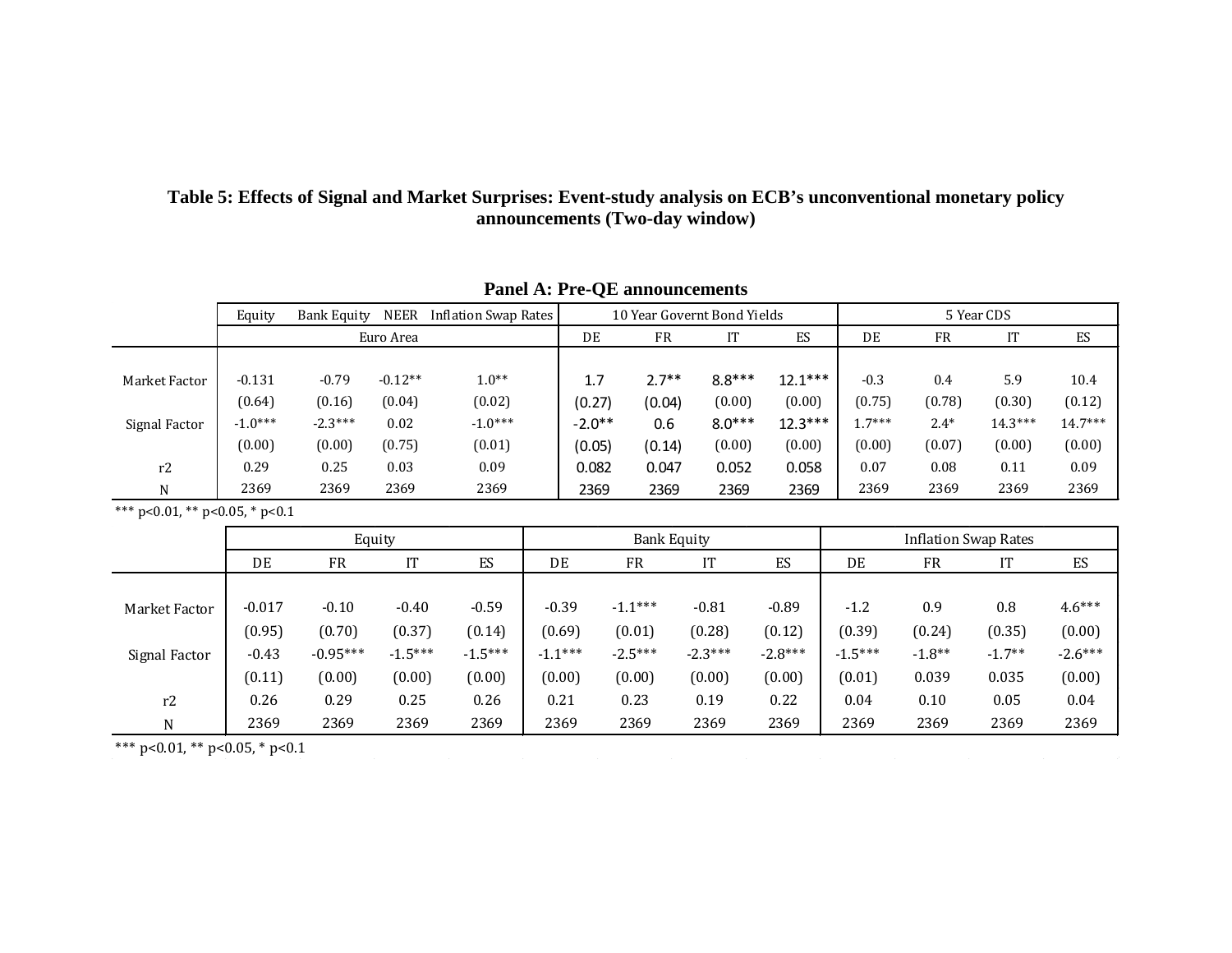|               | Equity | <b>Bank Equity</b> | <b>NEER</b> | <b>Inflation Swap Rates</b> |          | 10 Year Governt Bond Yields |        |        |        |        | 5 Year CDS |         |
|---------------|--------|--------------------|-------------|-----------------------------|----------|-----------------------------|--------|--------|--------|--------|------------|---------|
|               |        |                    | Euro Area   |                             | DE       | <b>FR</b>                   | IT     | ES     | DE     | FR     | IT         | ES      |
|               |        |                    |             |                             |          |                             |        |        |        |        |            |         |
| Market Factor | $-0.6$ | 1.3                | $0.7***$    | $-1.9***$                   | $4.4***$ | $3.9***$                    | 3.4    | 4.5    | $-0.3$ | 0.2    | 1.8        | $1.1\,$ |
|               | (0.48) | (0.47)             | (0.00)      | (0.00)                      | (0.00)   | (0.00)                      | (0.37) | (0.34) | (0.52) | (0.76) | (0.38)     | (0.44)  |
| Signal Factor | 0.9    | 4.7                | $-0.1$      | $4.0*$                      | $-4.3*$  | $-6.2*$                     | $-8.4$ | $-5.3$ | $-1.4$ | $-0.2$ | $-3.9$     | $-2.1$  |
|               | (0.65) | (0.32)             | (0.82)      | (0.05)                      | (0.06)   | (0.08)                      | (0.39) | (0.66) | (0.32) | (0.92) | (0.50)     | (0.63)  |
| r2            | 0.29   | 0.24               | 0.04        | 0.09                        | 0.08     | 0.05                        | 0.04   | 0.03   | 0.07   | 0.08   | 0.09       | 0.06    |
| N             | 2369   | 2369               | 2369        | 2369                        | 2369     | 2369                        | 2369   | 2369   | 2369   | 2369   | 2369       | 2369    |

|  |  | <b>Panel B: QE announcements</b> |
|--|--|----------------------------------|
|--|--|----------------------------------|

|               | Equity  |           |        |        |        |           | <b>Bank Equity</b> | <b>Inflation Swap Rates</b> |          |           |         |         |
|---------------|---------|-----------|--------|--------|--------|-----------|--------------------|-----------------------------|----------|-----------|---------|---------|
|               | DE      | <b>FR</b> | IT     | ES     | DE     | <b>FR</b> |                    | ES                          | DE       | <b>FR</b> | IT      | ES      |
|               |         |           |        |        |        |           |                    |                             |          |           |         |         |
| Market Factor | $-0.69$ | $-0.69$   | 0.26   | 0.20   | 0.85   | 0.63      | 2.1                | 1.62                        | $-1.9**$ | $-1.5$    | $-1.6*$ | $-1.6*$ |
|               | (0.24)  | (0.34)    | (0.84) | (0.85) | (0.60) | (0.69)    | (0.35)             | (0.40)                      | (0.03)   | (0.15)    | (0.10)  | (0.10)  |
| Signal Factor | 0.267   | 0.482     | 2.854  | 2.374  | 3.5    | 2.8       | 7.1                | 5.8                         | 4.2      | $6.5***$  | 4.5     | $5.5*$  |
|               | (0.86)  | (0.80)    | (0.37) | (0.38) | (0.41) | (0.50)    | (0.22)             | (0.24)                      | (0.11)   | (0.03)    | (0.14)  | (0.06)  |
| r2            | 0.26    | 0.29      | 0.25   | 0.25   | 0.21   | 0.22      | 0.18               | 0.21                        | 0.04     | 0.10      | 0.05    | 0.04    |
| N             | 2369    | 2369      | 2369   | 2369   | 2369   | 2369      | 2369               | 2369                        | 2369     | 2369      | 2369    | 2369    |

\*\*\* p<0.01, \*\* p<0.05, \* p<0.1

Source: Authors' calculations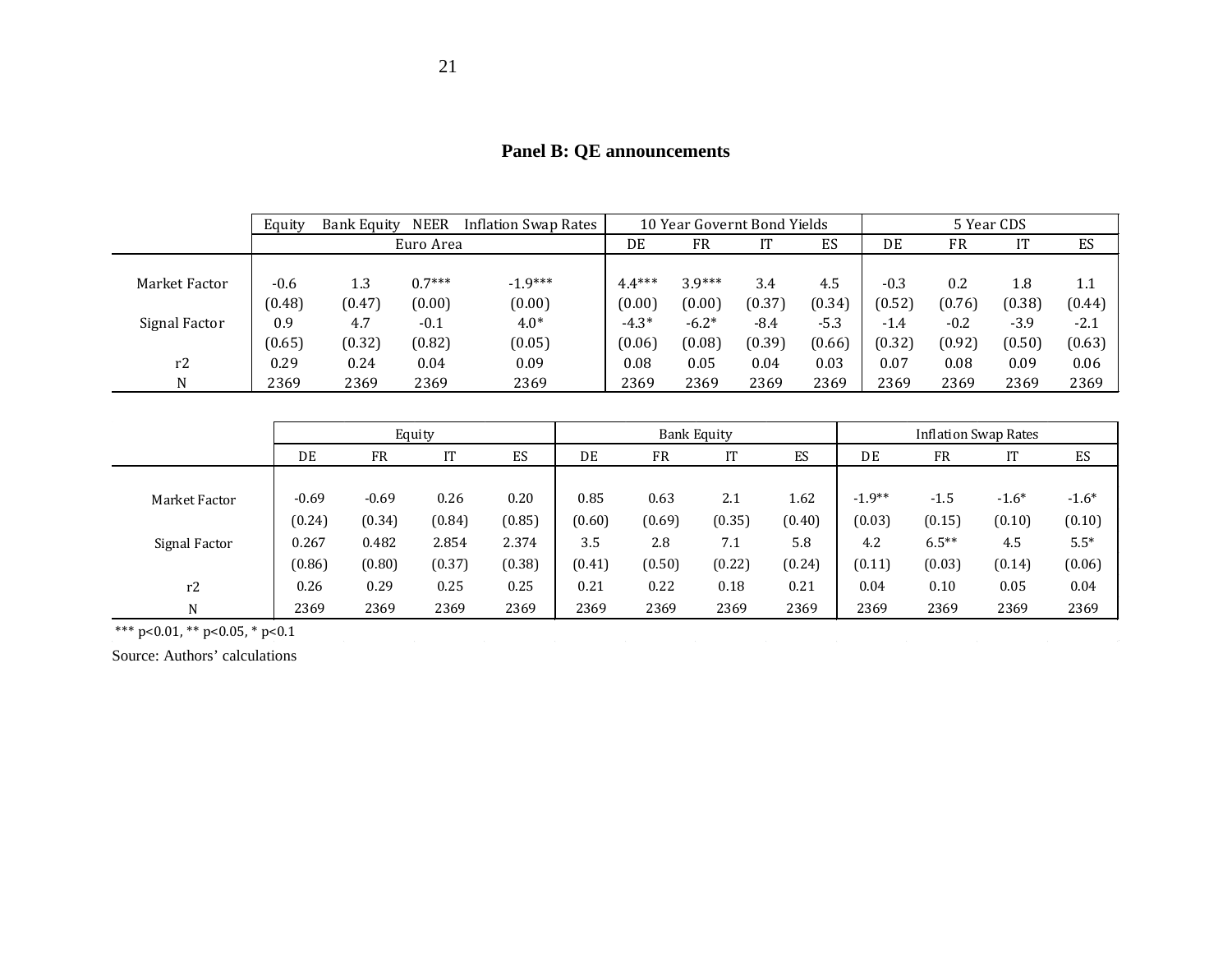## **Spillovers**

Given the close trade and financial linkages between the euro area and many non-euro area countries in the EU, ECB's monetary policies have the significant regional spillover implications. Falagiarda et al (2015) and Mircheva, et al (2016) investigate the financial spillovers from the ECB's UMPs on several selected CEE and Nordics countries; and both the papers find strong impact on sovereign bond yields. According to Mircheva, et al (2016), QE announcements following the Jackson Hole speeches had a more significant impact on these countries' currencies against euro compared to earlier UMP announcements. Falagiarda et al (2015), on the other hand, argues that SMP announcements generate larger spillovers than the OMT and PSPP announcements; and the transmission is through different channels depending on the type of announcements.

We revisit the question of spillovers using the monetary policy surprises.<sup>[13](#page-21-0)</sup> Consistent with the literature, we find strong spillovers from ECB's UMP announcements to sovereign bond yields and exchange rates<sup>[14](#page-21-1)</sup> in the selected non-EA EU countries specifically for QE announcements. These results are in line with Falagiarda et al (2015) and Mircheva, et al (2016). Mircheva, et al (2016) also find that recent developments in sovereign bond yields and exchange rates in neighboring countries in the aftermath of the new wave of UMPs are indicative of potential spillovers. We notice that local currencies appreciated against euro and sovereign bond yields lowered across countries under consideration as shown in Table 6 Panels A and B (see QE announcements). The results are statistically significant with market factor, as expected, playing a dominant role suggesting the portfolio rebalancing channel of ECB policies.[15](#page-21-2)

Little impact is found on corporate and bank equities.<sup>[16](#page-21-3)</sup> Sovereign CDS, which are largely driven by domestic sovereign risks, experienced little influence from ECB's UMPs; in fact, in

<sup>&</sup>lt;sup>13</sup> We run separate regressions analyzing the impact of ECB's UMP announcements asset prices in selected non-EU euro area countries (Czech Republic, Poland, Romania, Denmark, and Sweden).

<span id="page-21-1"></span><sup>&</sup>lt;sup>14</sup> The impact on the bilateral Danish krone euro exchange rates as expected is minimal. Given the exchange rate regime, we acknowledge that large capital inflows into Denmark in the aftermath of the Swiss National Bank's decision to remove its currency ceiling and consequent pressure on the Danish peg to the euro is not captured in our empirical analysis. We present the results nonetheless for comparison. However, the issue needs to be further explored using other measures including foreign exchange reserves.

<span id="page-21-2"></span><sup>&</sup>lt;sup>15</sup> This result is also in line with ECB's communications about the impact of policies. "QE has several effects. [...] The portfolio rebalancing effect, namely if you buy euro-denominated assets, people who will get cash, will buy perhaps non-euro-denominated assets, and you have a portfolio rebalancing effect through that channel." (Mario Draghi, 4 December 2014)

<span id="page-21-3"></span><span id="page-21-0"></span><sup>&</sup>lt;sup>16</sup> This issue could be further explored in depth by regrouping the countries with different characteristics such as exchange rate regimes and other country characteristics: DK and SE vs. CZ, RO and PL.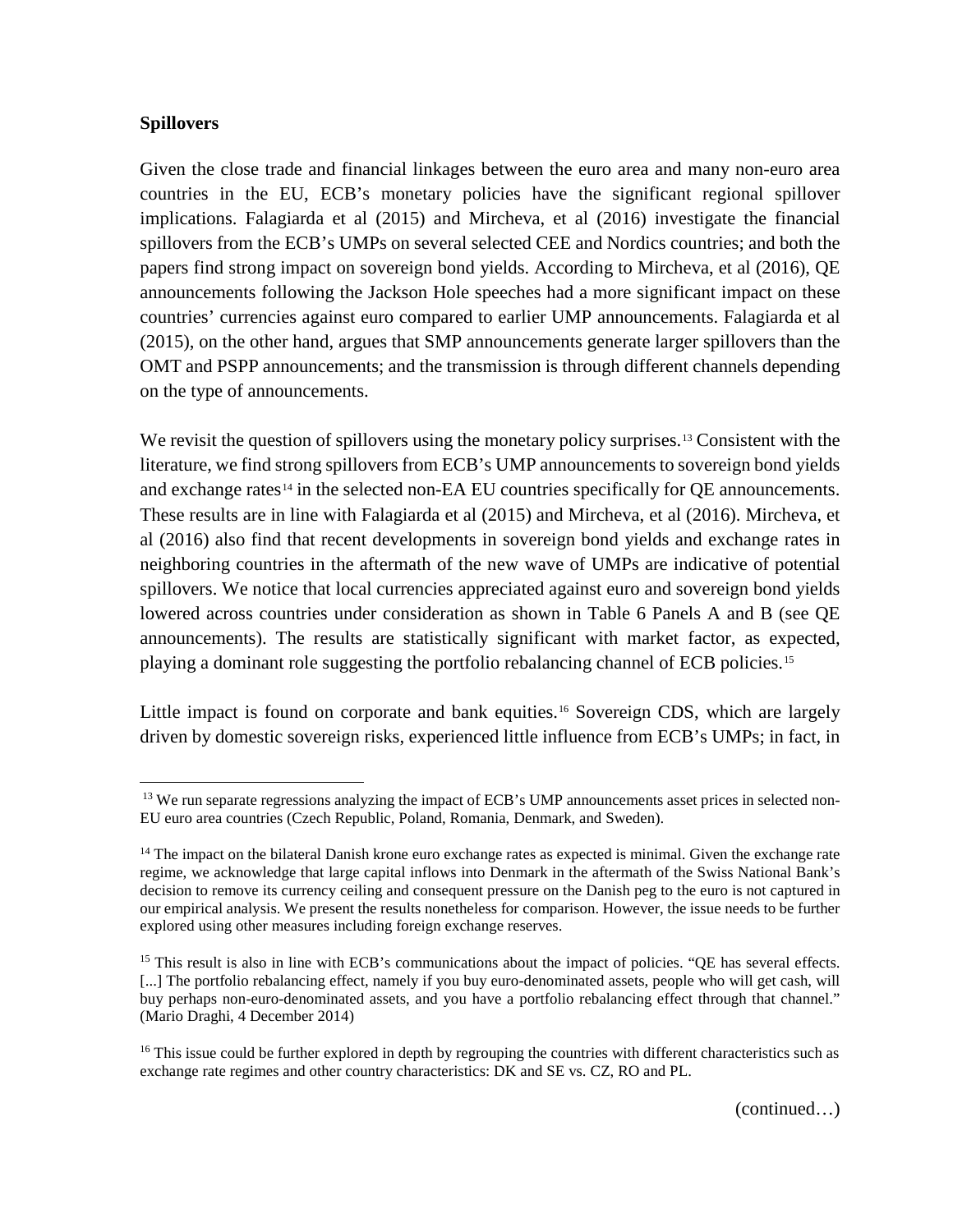some cases (Czech Republic and Romania) sovereign CDS increased.[17](#page-22-0) Moreover, we noticed some change on the transmission channels. During the pre-QE UMP phase, the UMP announcements led to currency appreciation (against euro) and yield reduction mainly through the signaling channel. The impact is more significant among the emerging EU countries; the yields in Denmark and Sweden, however, increased instead. The signaling channel typically work through restoring confidence in the market for Central bank's role as a lender of last resort, helping to maintain a loose monetary condition and to provide support for the sovereign debt markets or banks in stress. This can have mixed spillover implications on yields in the neighboring countries. On one hand, yields can be higher due to rising confidence on the growth prospects driven by the monetary stimulus; on the other hand, yields can be lower to reflect lower expectation of future yields. The portfolio rebalancing channel becomes more dominant during the QE phase – looser monetary condition in the euro area triggering investors' portfolio adjustment in search for yield in other EU countries, pushing down their yields and appreciating their currencies. Lower term premia in the euro area can also imply a discouraging growth prospect, which creates a weak external environment for other EU countries that rely on external demand and financing from the euro area.

## **Table 6: Effects of Signal and Market Surprises: Event-study analysis on the spillovers of ECB's UMP announcements (Two-day window)**

|                | <b>Exchange Rates</b> |           |                                                                                         |           |                  |            |  |  |
|----------------|-----------------------|-----------|-----------------------------------------------------------------------------------------|-----------|------------------|------------|--|--|
|                | All announcements     |           | Pre-QE announcements                                                                    |           | QE announcements |            |  |  |
|                |                       |           | Market Factor Signal Factor   Market Factor Signal Factor   Market Factor Signal Factor |           |                  |            |  |  |
| CZ             | 0.10                  | $0.10***$ | 0.03                                                                                    | $0.11***$ | $0.24***$        | $-0.14$    |  |  |
|                | (0.25)                | (0.00)    | $-0.76$                                                                                 | (0.00)    | (0.00)           | (0.41)     |  |  |
| R <sub>O</sub> | 0.06                  | 0.04      | 0.04                                                                                    | 0.04      | $0.11***$        | 0.08       |  |  |
|                | (0.24)                | (0.35)    | (0.53)                                                                                  | (0.39)    | (0.00)           | (0.26)     |  |  |
| PL             | 0.18                  | $0.29***$ | 0.04                                                                                    | $0.32***$ | $0.13***$        | $-1.53***$ |  |  |
|                | 0.366                 | (0.00)    | 0.823                                                                                   | (0.00)    | (0.00)           | (0.00)     |  |  |
| DK             | $-0.01$               | 0.00      | 0.00                                                                                    | 0.00      | $-0.03**$        | 0.05       |  |  |
|                | (0.27)                | (0.68)    | (0.95)                                                                                  | (0.80)    | (0.03)           | (0.13)     |  |  |
| <b>SE</b>      | 0.00                  | 0.05      | $-0.12$                                                                                 | $0.06*$   | $0.22*$          | $-0.40$    |  |  |
|                | (0.98)                | (0.31)    | (0.24)                                                                                  | (0.08)    | (0.06)           | (0.18)     |  |  |

#### **Panel A: Exchange Rates**

#### **Panel B: 10 Year Government Bond Yields**

<span id="page-22-0"></span><sup>&</sup>lt;sup>17</sup> A potential explanation for an increase in sovereign CDS related to euro-area developments as opposed to domestic reasons is that investors may not treat non-euro denominated government bonds as perfect substitutes for euro-area bonds. While increasing their exposure to non-euro denominated assets they may purchase insurance through CDS in tandem.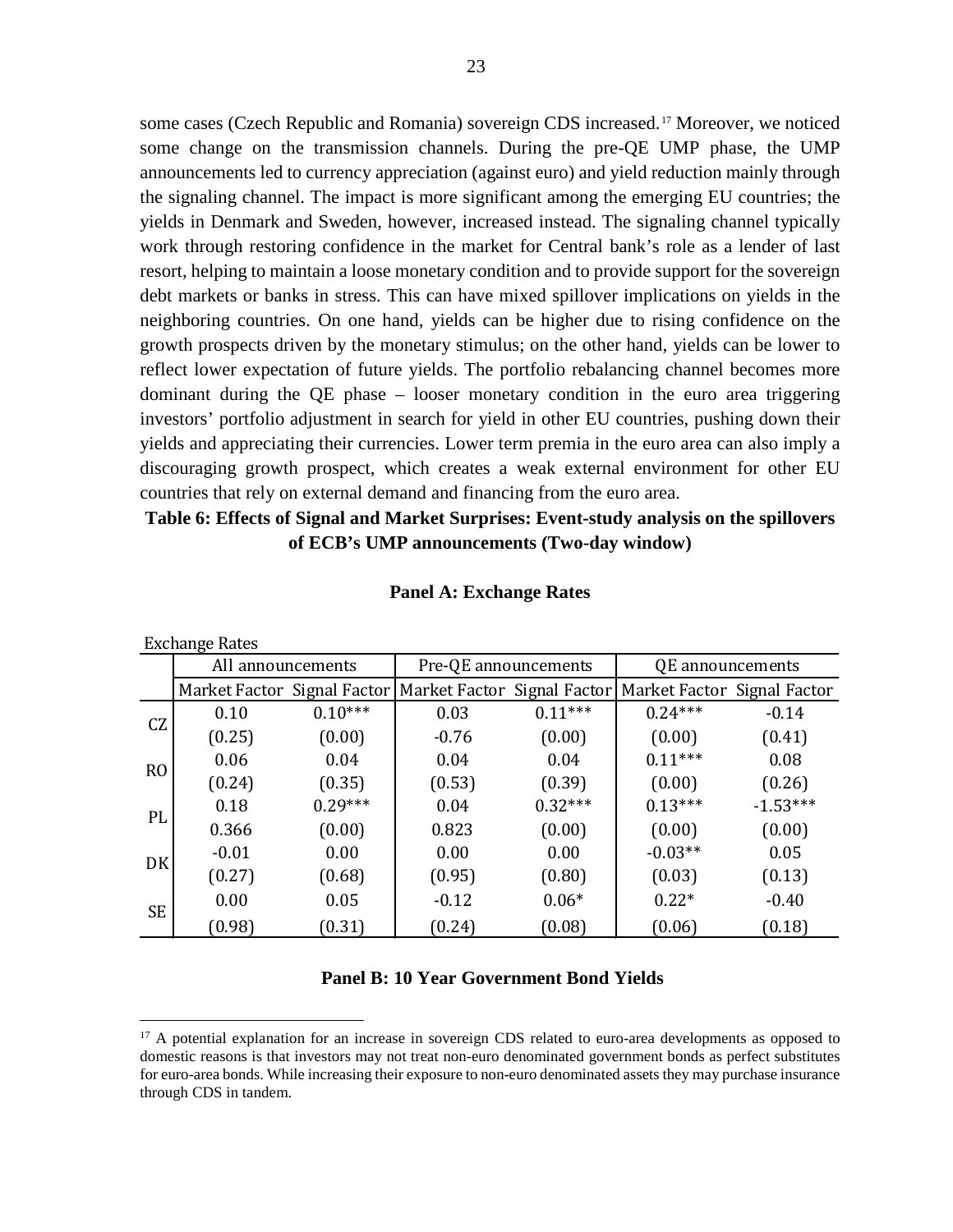|                | All announcements |           | Pre-QE announcements                                                                |          | QE announcements |           |
|----------------|-------------------|-----------|-------------------------------------------------------------------------------------|----------|------------------|-----------|
|                |                   |           | Market Factor Signal Factor Market Factor Signal Factor Market Factor Signal Factor |          |                  |           |
| CZ             | 0.00              | $0.8*$    | $-1.1$                                                                              | $0.7*$   | $3.5***$         | 2.8       |
|                | (0.98)            | (0.06)    | $-0.16$                                                                             | (0.09)   | (0.00)           | (0.37)    |
| R <sub>O</sub> | 1.70              | $-0.80$   | 0.70                                                                                | $-0.30$  | 1.6              | $-9.2*$   |
|                | (0.13)            | (0.30)    | (0.14)                                                                              | (0.71)   | (0.41)           | (0.07)    |
| PL             | 1.30              | $3.2***$  | 0.00                                                                                | $3.4***$ | $4.0***$         | $-6.0***$ |
|                | (0.41)            | (0.00)    | (0.59)                                                                              | (0.00)   | (0.00)           | (0.00)    |
| DK             | $2.9**$           | $-1.8***$ | 1.8                                                                                 | $-1.8**$ | $6.4***$         | $-0.80$   |
|                | (0.05)            | (0.01)    | (0.25)                                                                              | (0.05)   | (0.00)           | (0.20)    |
| <b>SE</b>      | 1.7               | $-1.6$    | 0.0                                                                                 | $-1.7*$  | $7.1***$         | $5.1***$  |
|                | (0.28)            | (0.16)    | (0.82)                                                                              | (0.06)   | (0.00)           | (0.00)    |

10 Year Government Bond Yields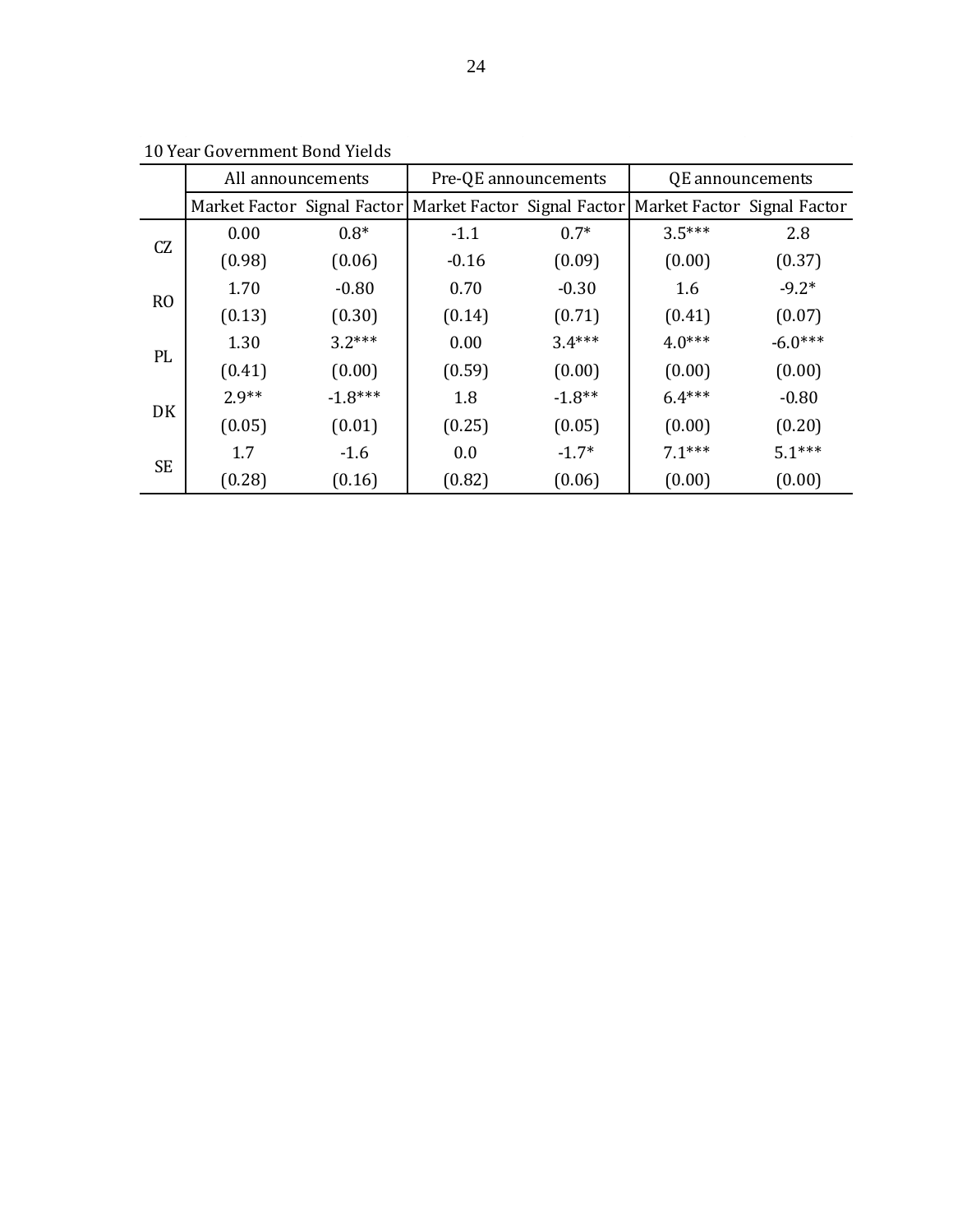|                | 5 Year Sovereign CDS        |            |                             |            |                             |            |  |  |  |
|----------------|-----------------------------|------------|-----------------------------|------------|-----------------------------|------------|--|--|--|
|                | All announcements           |            | Pre-QE announcements        |            | QE announcements            |            |  |  |  |
|                | Market Factor Signal Factor |            | Market Factor Signal Factor |            | Market Factor Signal Factor |            |  |  |  |
| <b>CZ</b>      | $-0.69$                     | $2.13***$  | $-0.79$                     | $2.16***$  | $-0.84***$                  | 0.50       |  |  |  |
|                | (0.23)                      | (0.00)     | (0.31)                      | (0.00)     | (0.00)                      | (0.36)     |  |  |  |
|                | $-0.69$                     | $5.13***$  | $-0.80$                     | $5.33***$  | $-3.36***$                  | $-6.94***$ |  |  |  |
| R <sub>O</sub> | (0.80)                      | (0.00)     | (0.83)                      | (0.00)     | (0.00)                      | (0.01)     |  |  |  |
| PL             | $-1.08$                     | $4.569***$ | $-1.82$                     | $4.680***$ | $-0.56$                     | $-1.655*$  |  |  |  |
|                | (0.42)                      | (0.00)     | (0.27)                      | (0.00)     | (0.13)                      | (0.09)     |  |  |  |
| DK             | $-0.59$                     | 1.12       | $-0.89$                     | 1.14       | $-0.06$                     | $-0.20$    |  |  |  |
|                | (0.51)                      | (0.11)     | (0.44)                      | (0.13)     | (0.84)                      | (0.80)     |  |  |  |
|                | $-0.44$                     | $0.975***$ | $-0.64$                     | $0.987***$ | 0.05                        | 0.68       |  |  |  |
| <b>SE</b>      | $-0.57$                     | (0.00)     | $-0.54$                     | (0.00)     | (0.88)                      | (0.37)     |  |  |  |

**Panel C: 5 Year Sovereign CDS**

|  |  | <b>Panel D: Equity</b> |
|--|--|------------------------|
|--|--|------------------------|

| Equity         |                             |           |                                                           |          |                  |           |  |
|----------------|-----------------------------|-----------|-----------------------------------------------------------|----------|------------------|-----------|--|
|                | All announcements           |           | Pre-QE announcements                                      |          | QE announcements |           |  |
|                | Market Factor Signal Factor |           | Market Factor Signal Factor   Market Factor Signal Factor |          |                  |           |  |
| CZ             | 0.20                        | $-0.04$   | 0.18                                                      | $-0.07$  | $0.74*$          | $1.94*$   |  |
|                | (0.35)                      | (0.80)    | (0.52)                                                    | (0.65)   | (0.07)           | (0.06)    |  |
|                | $-0.09$                     | $-0.01$   | $-0.09$                                                   | $-0.03$  | 0.163            | 1.069     |  |
| R <sub>O</sub> | (0.36)                      | (0.93)    | (0.45)                                                    | (0.82)   | (0.65)           | (0.26)    |  |
|                | 0.35                        | $-0.22**$ | 0.44                                                      | $-0.22*$ | 0.02             | $-0.62**$ |  |
| PL             | (0.47)                      | (0.04)    | (0.52)                                                    | (0.07)   | (0.85)           | (0.03)    |  |
| DK             | $-0.05$                     | $-0.29$   | $-0.04$                                                   | $-0.29$  | 0.02             | 0.14      |  |
|                | (0.73)                      | (0.11)    | (0.84)                                                    | (0.11)   | (0.93)           | (0.83)    |  |
|                | $-0.06$                     | $-0.08$   | 0.00                                                      | $-0.11$  | 0.15             | $1.516**$ |  |
| <b>SE</b>      | (0.72)                      | (0.70)    | (1.00)                                                    | (0.64)   | (0.60)           | (0.04)    |  |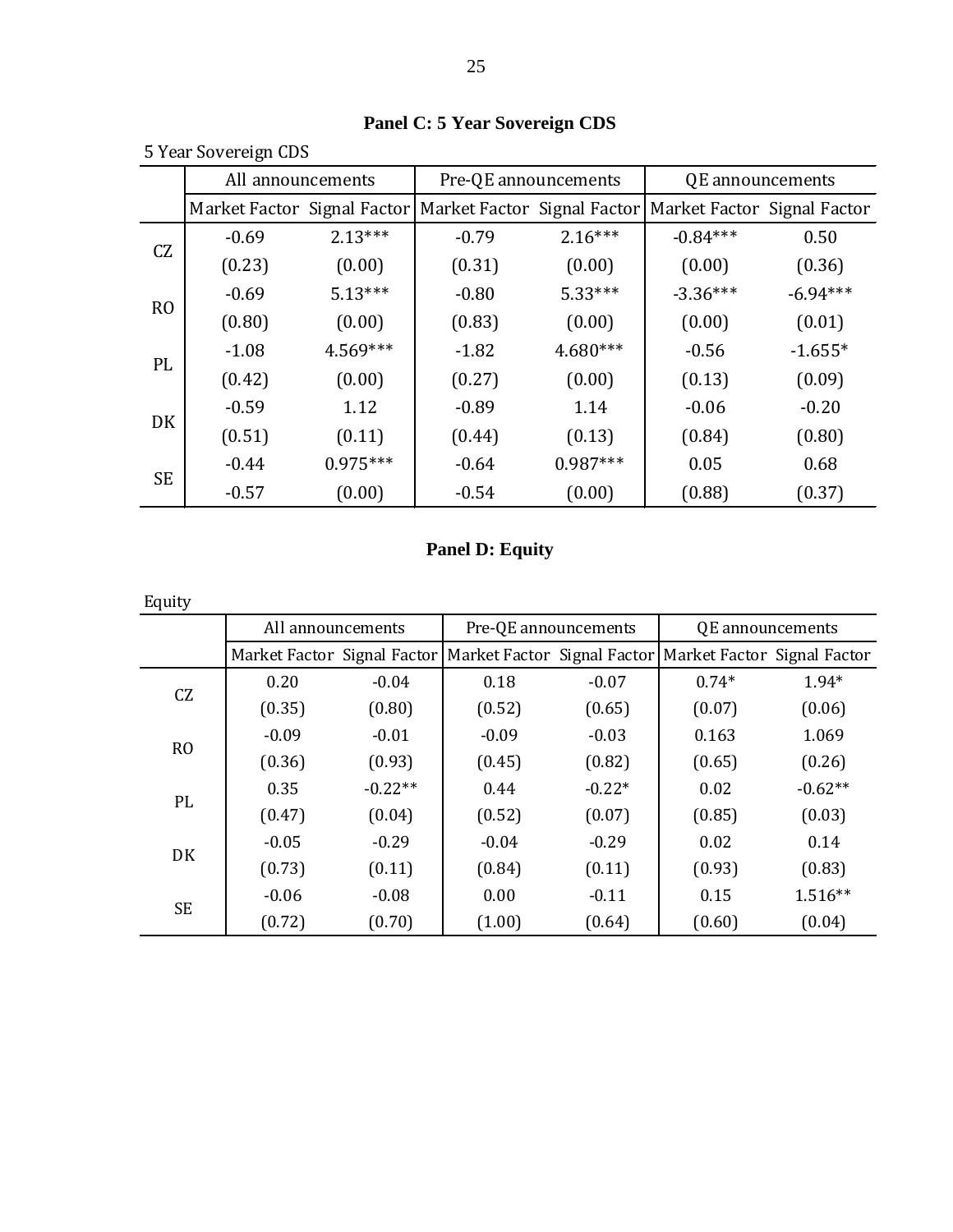| <b>Bank Equity</b> |                             |            |                      |            |                                                           |           |  |
|--------------------|-----------------------------|------------|----------------------|------------|-----------------------------------------------------------|-----------|--|
|                    | All announcements           |            | Pre-QE announcements |            | QE announcements                                          |           |  |
|                    | Market Factor Signal Factor |            |                      |            | Market Factor Signal Factor   Market Factor Signal Factor |           |  |
|                    | 0.42                        | $-0.17$    | 0.49                 | $-0.22$    | 1.01                                                      | $2.99*$   |  |
| CZ                 | (0.17)                      | (0.70)     | (0.19)               | (0.62)     | (0.14)                                                    | (0.09)    |  |
|                    | 0.54                        | $-0.03$    | 0.71                 | $-0.03$    | $-0.13$                                                   | $-0.77$   |  |
| R <sub>O</sub>     | (0.42)                      | (0.90)     | (0.44)               | (0.93)     | (0.55)                                                    | (0.19)    |  |
|                    | $-0.25$                     | $-0.119$   | $-0.39$              | $-0.161$   | 0.81                                                      | 2.67      |  |
| PL                 | (0.41)                      | (0.34)     | (0.35)               | (0.19)     | (0.24)                                                    | (0.13)    |  |
|                    | 0.39                        | $-0.89***$ | 0.52                 | $-0.94***$ | 0.76                                                      | $2.08*$   |  |
| DK                 | (0.41)                      | (0.00)     | (0.42)               | (0.00)     | (0.11)                                                    | (0.09)    |  |
|                    | 0.31                        | $-0.24$    | 0.43                 | $-0.33*$   | $1.20**$                                                  | $4.90***$ |  |
| <b>SE</b>          | (0.41)                      | (0.15)     | (0.34)               | (0.05)     | (0.04)                                                    | (0.00)    |  |

**Panel F: Bank Equity**

Source: Authors' calculations

#### **V. CONCLUSION**

<span id="page-25-0"></span>This paper adds to the recent literature that aims at documenting the domestic and spillover impact of ECB's UMPs and the channels of transmission to the financial market and real economy. We focus on distinguishing features of the new wave of UMPs from the earlier ones and identity transmission channels using a modified event study approach.

One encouraging finding is that more recent QEs show signs of supporting inflation expectations; although the positive impact on bank profitability seen during the pre-QE phase is complicated by the offsetting factor from the low interest margin. Exchange rate depreciation becomes more significant following the new wave of QEs, implying some support to the tradable sector from the improved external competitiveness. However, the marginal effect on the reduction of sovereign yields and spreads between core and non-core EAs seem to be diminishing. On channels, while the traditional signaling channel was dominant during the pre-QE phase; the portfolio rebalancing channel plays an increasingly important role especially in the new wave of QEs. With regards to the international impacts, we observe strong spillovers to non-EA EU countries, in particular, on bond yields and the exchange rates. Like the domestic channels, the portfolio rebalancing channel plays a key role in cross-border spillovers. Our results are broadly in line with the existing literature. Moreover, our premilary exercise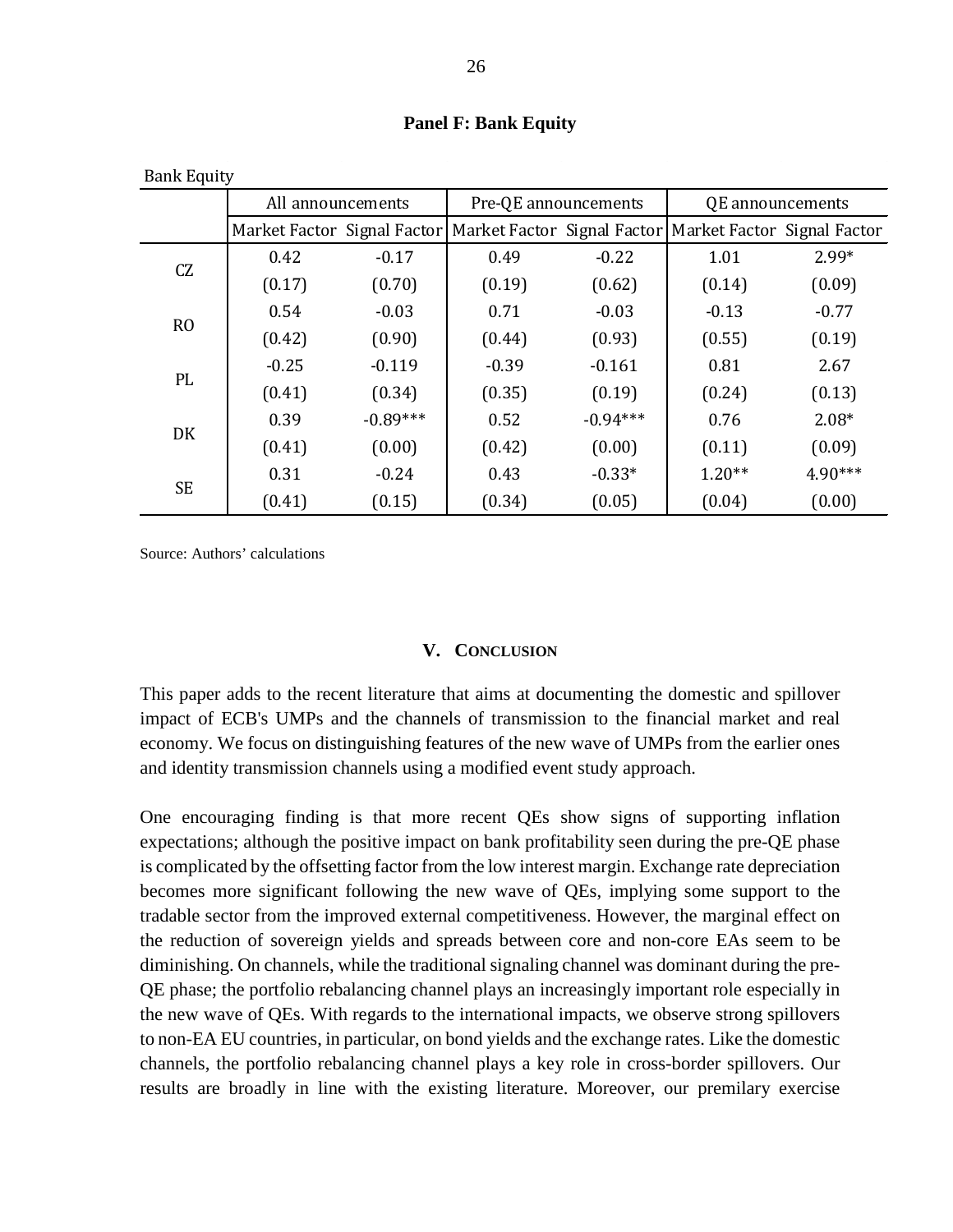suggests that both signaling and portfolio rebalancing are important transmission channels of NIRPs; and the market impact from this "price" unconventional monetary policies seem to be larger than quantitative UMPs.

We see two areas for future research stemming from our work. The first is to delve deeper into the impact of the UMPs including negative interest rates<sup>[18](#page-26-0)</sup> on bank profitability and bank lending using micro data. Second, quantify the real domestic and international macroeconomic effects of the latest round of UMPs in a counterfactual analysis.

<span id="page-26-0"></span><sup>&</sup>lt;sup>18</sup> We also consider the impact of negative interest rates policies (NIRPs) on asset prices in Appendix I. Using the same empirical framework; we look specifically at the events with negative interest rate announcements by ECB, and compare the results with quantitative UMPs. Preliminary results suggest that NIRP announcements led to higher (bank/corporate) equity returns (both factors), depreciation of the euro (market factor), higher market based inflation expectations (both factors but market factor dominant), lower sovereign bond yields (both factors) and lower sovereign CDS (signal factor). The impact is not statistically significant when we consider the traditional event study approach. However, more importantly, when we utilize the modified event study approach controlling for monetary policy surprises we find that NIRPs have had statistically significant market impact and spillovers to non-euro area EU countries.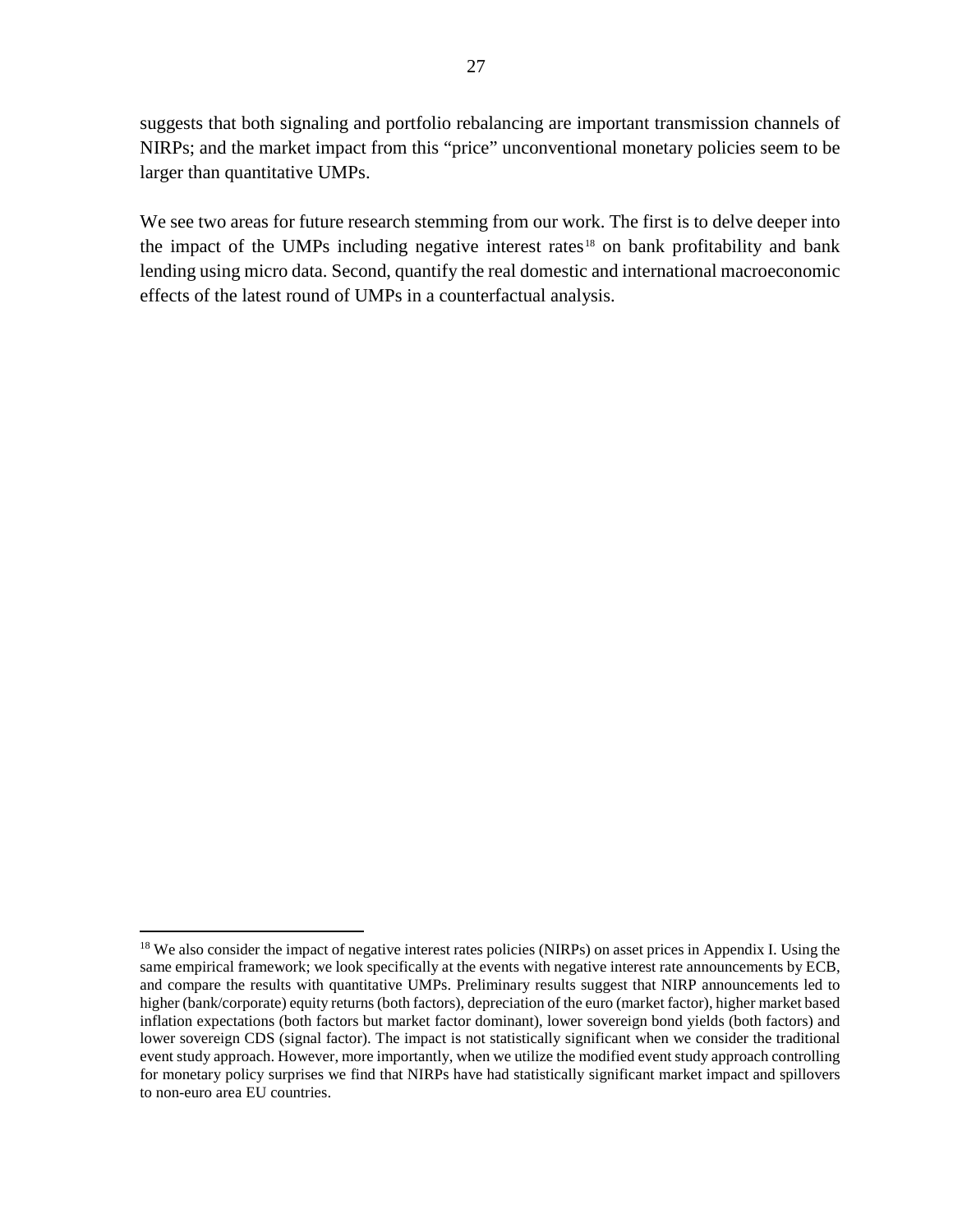#### <span id="page-27-0"></span>**VI. BIBLIOGRAPHY**

Abdi, H., 2003. Factor Rotations in Factor Analyses. In: L. M., A. Bryman & F. T., eds. *Encyclopedia of Social Sciences Research Methods.* s.l.:Thousand Oaks (CA): Sage.. Altavilla, C., Carboni, G. & Motto, R., 2015. Asset purchase programmes and financial markets: lessons from the euro area. *Working Paper Series 1864, European Central Bank..* Altavilla, C., Giannone, D. & Lenza, M., 2014. The Financial and Macroeconomic Effects of the OMT Announcements. *ECB Working Paper Series.*

Bernanke, B. S. & Kuttner, K. N., 2004. What Explains the Stock Market's Reaction to Federal Reserve Policy?. *NBER Working Paper No. 10402.*

Chen, J., Griffoli, T. M. & Sahay, R., 2014. Spillovers from United States Monetary Policy on Emerging Markets: Different This Time?. *IMF Working Paper No. 14/240.*

Ciarlone , A. & Colabella, A., 2016. Spillovers of the ECB's non-standard monetary policy into CESEE economies. *Bank of Italy (Occasional Papers),* Volume September.

Constâncio, V., 2015. Assessing the new phase of unconventional monetary policy at the ECB. *Panel remarks at the Annual Congress of the European Economic Association,.* ECB, 2016. The euro area bank lending survey: Second quarter of 2016.

Eggertsson, G. & Woodford, M., 2003. Optimal monetary policy in a liquidity trap. *National Bureau of Economic Research,* Volume No. w9968. .

Falagiarda, M., McQuade, P. & Tirpák, M., 2015. Spillovers from the ECB's non-standard monetary policies on non-euro area EU countries: evidence from an event-study analysis. *Working Paper Series 1869, European Central Bank..*

Fratzscher, M., Lo Duca, M. & Straub, R., 2016. ECB Unconventional Monetary Policy: Market Impact and International Spillovers. *IMF Economic Review,* 64 (1), pp. 36-74.

Gürkaynak, R. S., 2005. Using federal funds futures contracts for monetary policy analysis. *Board of Governors of the Federal Reserve System Washington, DC 20551.*

Gürkaynak, R., Sack, B. & Swanson, E., 2005. Do Actions Speak Louder Than Words? The Response of Asset Prices to Monetary Policy Actions and Statements. *International Journal of Central Banking,* Issue May.

Gürkaynak, R., Sack, B. & Swanson, E. P., 2007. Market-Based Measures of Monetary Policy Expectations. *Journal of Business and Economic Statistics,* 25(April), p. 201–212. Kuttner, K. N., 2001. Monetary Policy Surprises and Interest Rates: Evidence from the Fed

Funds Futures Market. *Journal of Monetary Economics,* 47(3), pp. 523-44.

Mircheva, B., Thegeya, A., Turk, R. & Zhang, Y. S., 2016. Adapting to Spillovers from Unconventional Monetary Policies. *Cross-Country Report on Spillovers .*

Pereira, I., 2016. Is the ECB unconventional monetary policy effective?. *GEE Papers,*  Volume September.

Rogers, J. H., Scotti, C. & Wright, J. H., 2014. Evaluating Asset-Market Effects of Unconventional Monetary Policy: A Cross-Country Comparison. *International Finance Discussion Papers 1101, Board of Governors of the Federal Reserve System (U.S.)..*

Varghese, R., 2016. Central bank announcements and inflation expectations: Empirical evidence from the euro area. *The Graduate Institute.*

Wieladek , T. & Pascual, A. G., 2016. The European Central Bank's QE: A New Hope. *CEPR Discussion Papers.*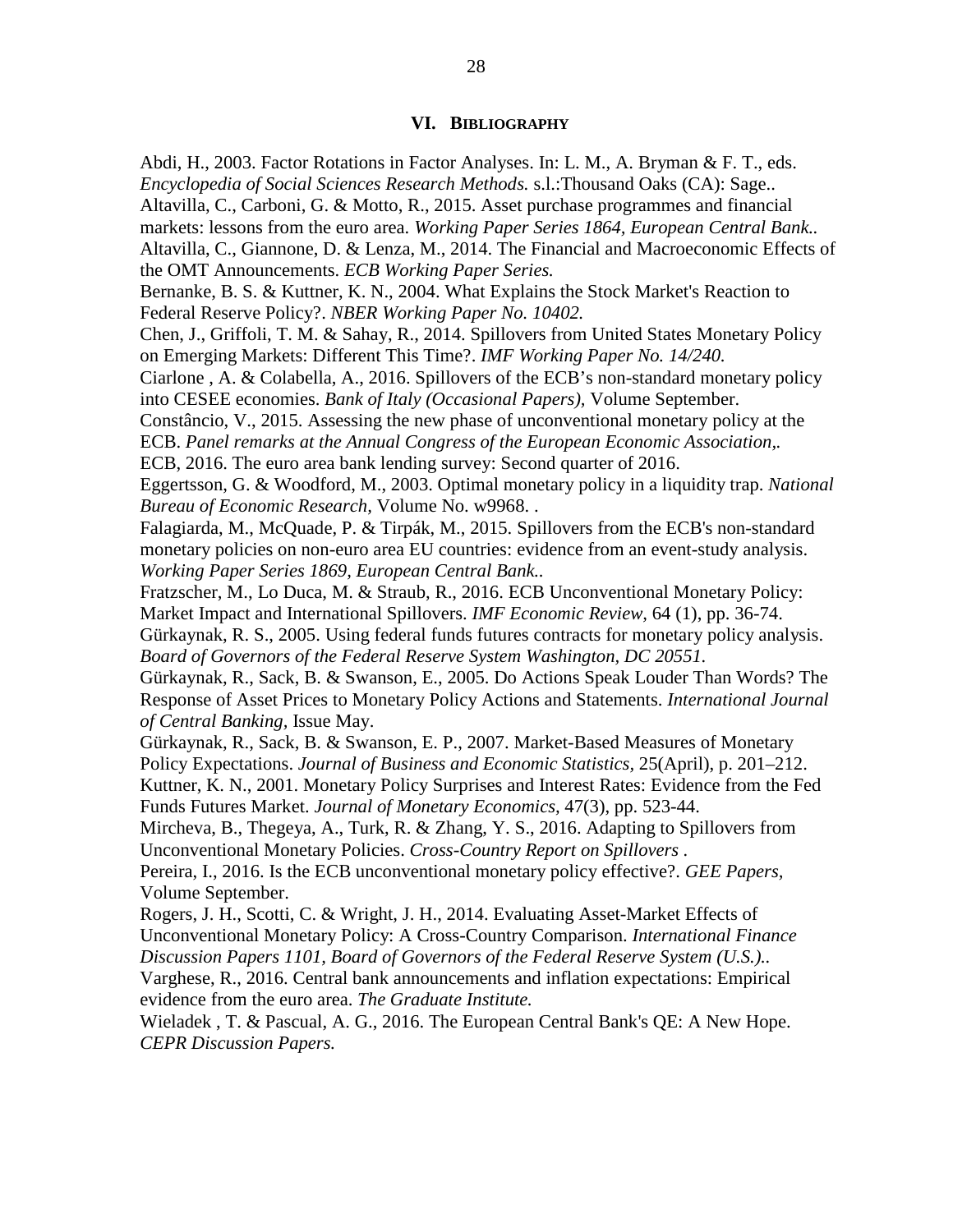Starting with an announcement on 5 June 2014, the ECB has introduced negative interest rates policy by cutting the interest rate on its deposit facility below zero. In this section, we summarize the impact of the NIRP announcements on the financial market variables. For the purpose of extracting the impact of the NIRP announcements alone, we only consider the first three dates in Table A1 for our event study regressions. The announcement on 10 March 2016 was accompanied by further asset purchases that are likely to interfere with the effects of NIRP announcements.

| <b>Date</b>       | <b>Deposit Facility Rate Market Factor Signal Factor</b> |        |        |
|-------------------|----------------------------------------------------------|--------|--------|
|                   |                                                          |        |        |
| June 5, 2014      | $-0.1$                                                   | $-0.4$ | $-0.8$ |
| September 4, 2014 | $-0.2$                                                   | $-0.6$ | $-0.3$ |
| December 3, 2014  | $-0.3$                                                   | 4.0    | $-0.2$ |
| March 10, 2016*   | $-0.4$                                                   | 0.5    | 0.6    |

**Table A1.1: NIRP announcements and monetary policy surprises** 

Source: Authors' calculations

\* The announcement on 10 March 2016 is not considered for the analysis.

|                             | Euro Area | DE                       | <b>FR</b> | IT         | <b>ES</b>                |
|-----------------------------|-----------|--------------------------|-----------|------------|--------------------------|
|                             |           |                          |           |            |                          |
| <b>NEER</b>                 | 0.39      | $\overline{\phantom{0}}$ |           |            | $\overline{\phantom{a}}$ |
|                             | (0.44)    |                          |           |            |                          |
| Equity                      | $-0.39$   | $-0.88$                  | $-0.38$   | 0.56       | 1.01                     |
|                             | (0.77)    | (0.44)                   | (0.76)    | (0.64)     | (0.35)                   |
| <b>Bank Equity</b>          | 1.55      | 0.19                     | 0.44      | 1.55       | $2.90**$                 |
|                             | (0.28)    | (0.91)                   | (0.73)    | (0.33)     | (0.04)                   |
| <b>Inflation Swap Rates</b> | 0.4       | 1.9                      | 1.3       | 2.1        | $-0.3$                   |
|                             | (0.85)    | (0.59)                   | (0.70)    | (0.48)     | (0.93)                   |
| <b>Bond Yields</b>          |           | 3.4                      | 0.3       | $-4.7$     | $-7.5$                   |
|                             |           | (0.61)                   | (0.97)    | (0.63)     | (0.44)                   |
| Sovereign CDS               |           | $-1.0**$                 | $-2.2**$  | $-11.8***$ | $-8.6***$                |
|                             |           | (0.03)                   | (0.03)    | (0.03)     | (0.03)                   |

| Table 2: Event-study analysis on ECB's NIRP announcements (Two-day window) |  |  |  |  |  |
|----------------------------------------------------------------------------|--|--|--|--|--|
|----------------------------------------------------------------------------|--|--|--|--|--|

\*\*\* p<0.01, \*\* p<0.05, \* p<0.1

Source: Authors' calculations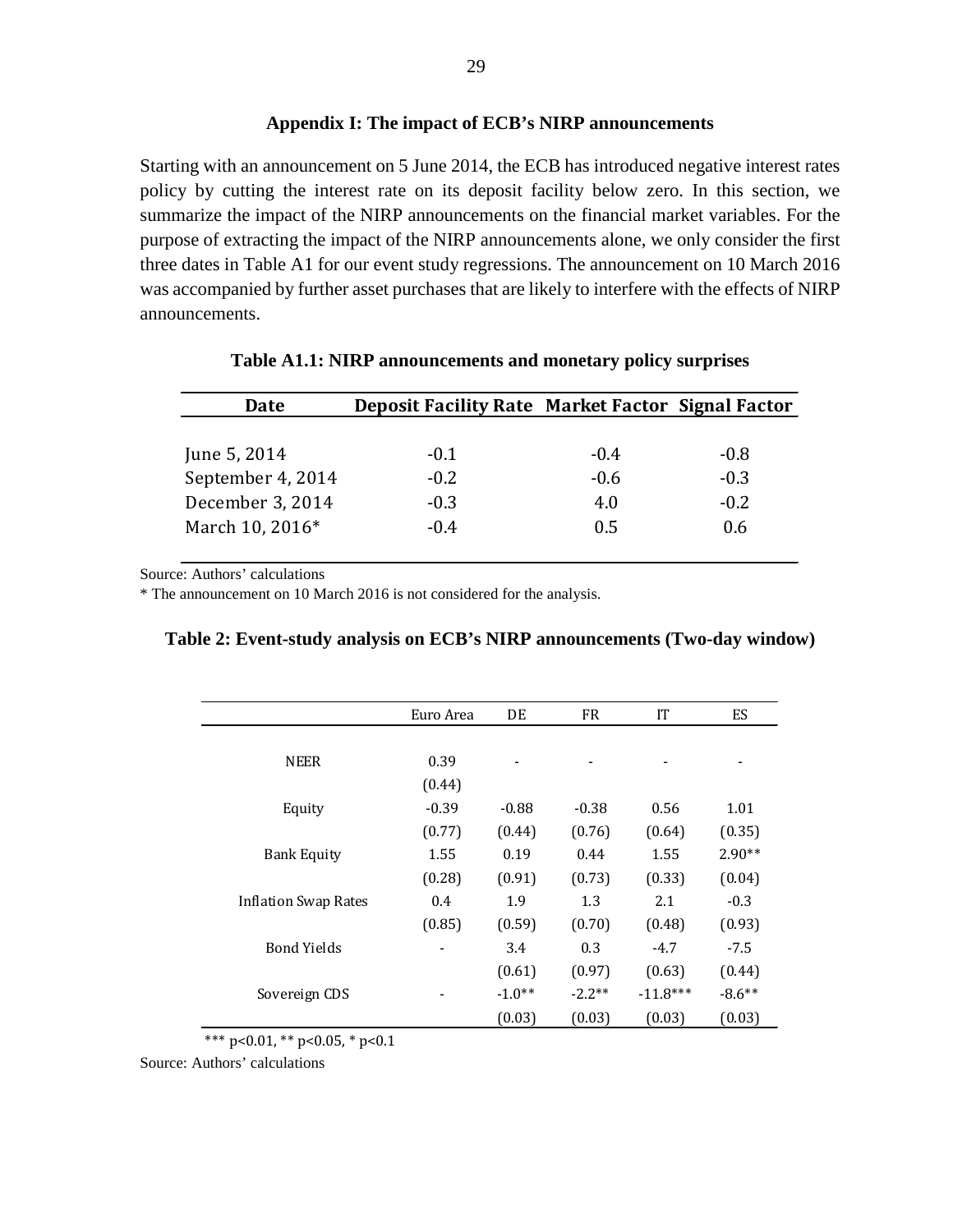In our event study using announcement dummies, we find that although most variables have the expected sign, we do not observe any statistically significant impact except for Italian bank equity returns and sovereign CDS across countries considered (see Table A1.2). Sovereign CDS declined and risk premiums compressed in response to NIRP announcements.

As shown in Table A1.1, monetary policy surprise indices calculated for NIRP announcements suggest loosening (negative) surprises along signal factor as expected. When we account for the size and sign of the monetary policy surprises in our regressions we find NIRP announcements had a significant impact. NIRP announcements led to higher (bank/NFC) equity returns (both factors), depreciation of the euro (market factor), higher market based inflation expectations (both factors but market factor dominant), lower sovereign bond yields (both factors) and lower sovereign CDS (signal factor). See Table A1.3.

With regards to spillovers, higher (NFC) equity returns (market factor), appreciation of local currency against euro (market factor), and lower sovereign bond yields (both factors). We do not observe a significant impact on CDS and results are mixed for bank equity returns. See Table A1.4.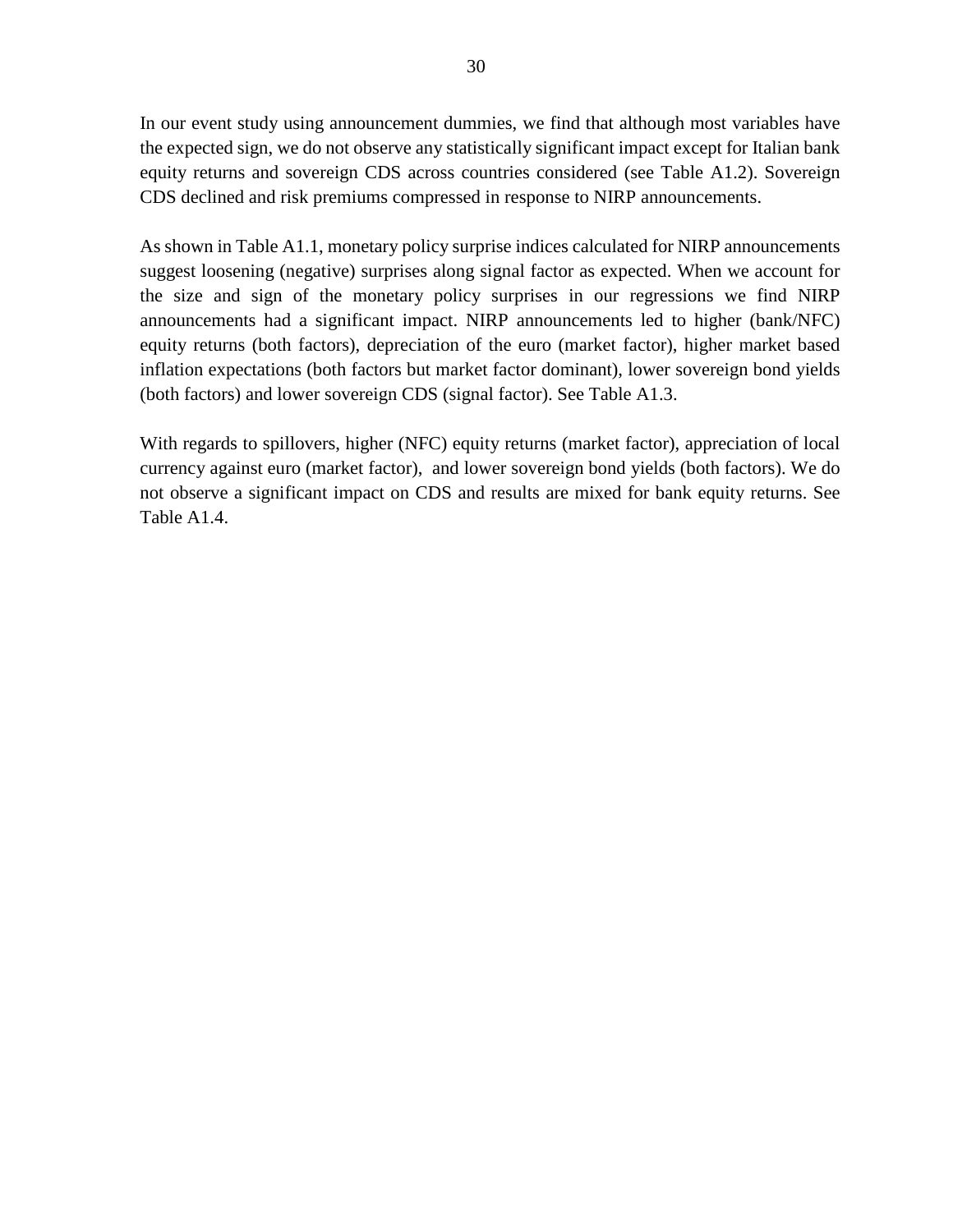|                | Equity    | <b>Bank Equity</b> | <b>NEER</b> | Inflation Swap Rates | 10 Year Governt Bond Yields |           | 5 Year CDS |          |         |          |           |           |
|----------------|-----------|--------------------|-------------|----------------------|-----------------------------|-----------|------------|----------|---------|----------|-----------|-----------|
|                |           |                    | Euro Area   |                      | DE                          | <b>FR</b> | IT         | ES       | DE      | FR       |           | ES        |
|                |           |                    |             |                      |                             |           |            |          |         |          |           |           |
| Market Factor  | $-1.1***$ | $-0.9***$          | $0.5***$    | $-1.5***$            | $5.5***$                    | $5.8***$  | $6.7***$   | $6.5***$ | $-0.02$ | $-0.14$  | $-0.10$   | 0.41      |
|                | (0.00)    | (0.00)             | (0.00)      | (0.00)               | (0.00)                      | (0.00)    | (0.00)     | (0.00)   | (0.90)  | (0.50)   | (0.90)    | (0.46)    |
| Signal Factor  | $-1.5***$ | $-4.5***$          | 0.2         | $-2.4$               | $8.0***$                    | $14.2***$ | $24.7***$  | 28.9***  | $1.8**$ | $4.9***$ | $24.8***$ | $20.0***$ |
|                | (0.00)    | (0.00)             | (0.22)      | (0.25)               | (0.00)                      | (0.00)    | (0.00)     | (0.00)   | (0.05)  | (0.00)   | (0.00)    | (0.00)    |
| r <sub>2</sub> | 0.29      | 0.24               | 0.04        | 0.09                 | 0.08                        | 0.05      | 0.04       | 0.03     | 0.07    | 0.08     | 0.09      | 0.06      |
| N              | 2369      | 2369               | 2369        | 2369                 | 2369                        | 2369      | 2369       | 2369     | 2369    | 2369     | 2369      | 2369      |

**Table A1.3: Effects of Signal and Market Surprises: Event-study analysis on ECB's NIRP announcements (Two-day window)**

|               |           |           | Equity    |           |           |           | <b>Bank Equity</b> |           |           |           | <b>Inflation Swap Rates</b> |           |
|---------------|-----------|-----------|-----------|-----------|-----------|-----------|--------------------|-----------|-----------|-----------|-----------------------------|-----------|
|               | DE        | FR        | IТ        | ES        | DE        | FR        | IT                 | ES        | DE        | FR        | IT                          | ES        |
|               |           |           |           |           |           |           |                    |           |           |           |                             |           |
| Market Factor | $-1.1***$ | $-1.1***$ | $-0.6***$ | $-0.9***$ | $-1.3***$ | $-0.9***$ | $-0.6**$           | $-1.0***$ | $-2.2***$ | $-2.3***$ | $-1.8***$                   | $-2.2***$ |
|               | (0.00)    | (0.00)    | (0.00)    | (0.00)    | (0.00)    | (0.00)    | (0.02)             | (0.00)    | (0.00)    | (0.00)    | (0.00)                      | (0.00)    |
| Signal Factor | $-0.3$    | $-1.5***$ | $-3.4***$ | $-2.9***$ | $-2.1$    | $-2.4***$ | $-6.6***$          | $-4.9***$ | $-8.3**$  | $-4.7$    | $-8.8***$                   | $-0.5$    |
|               | (0.55)    | (0.00)    | (0.00)    | (0.00)    | (0.17)    | (0.03)    | (0.00)             | (0.00)    | (0.02)    | (0.16)    | (0.00)                      | (0.91)    |
| r2            | 0.26      | 0.29      | 0.25      | 0.25      | 0.21      | 0.22      | 0.18               | 0.21      | 0.04      | 0.10      | 0.05                        | 0.04      |
| N             | 2369      | 2369      | 2369      | 2369      | 2369      | 2369      | 2369               | 2369      | 2369      | 2369      | 2369                        | 2369      |
|               |           |           |           |           |           |           |                    |           |           |           |                             |           |

\*\*\* p<0.01, \*\* p<0.05, \* p<0.1

Source: Authors' calculations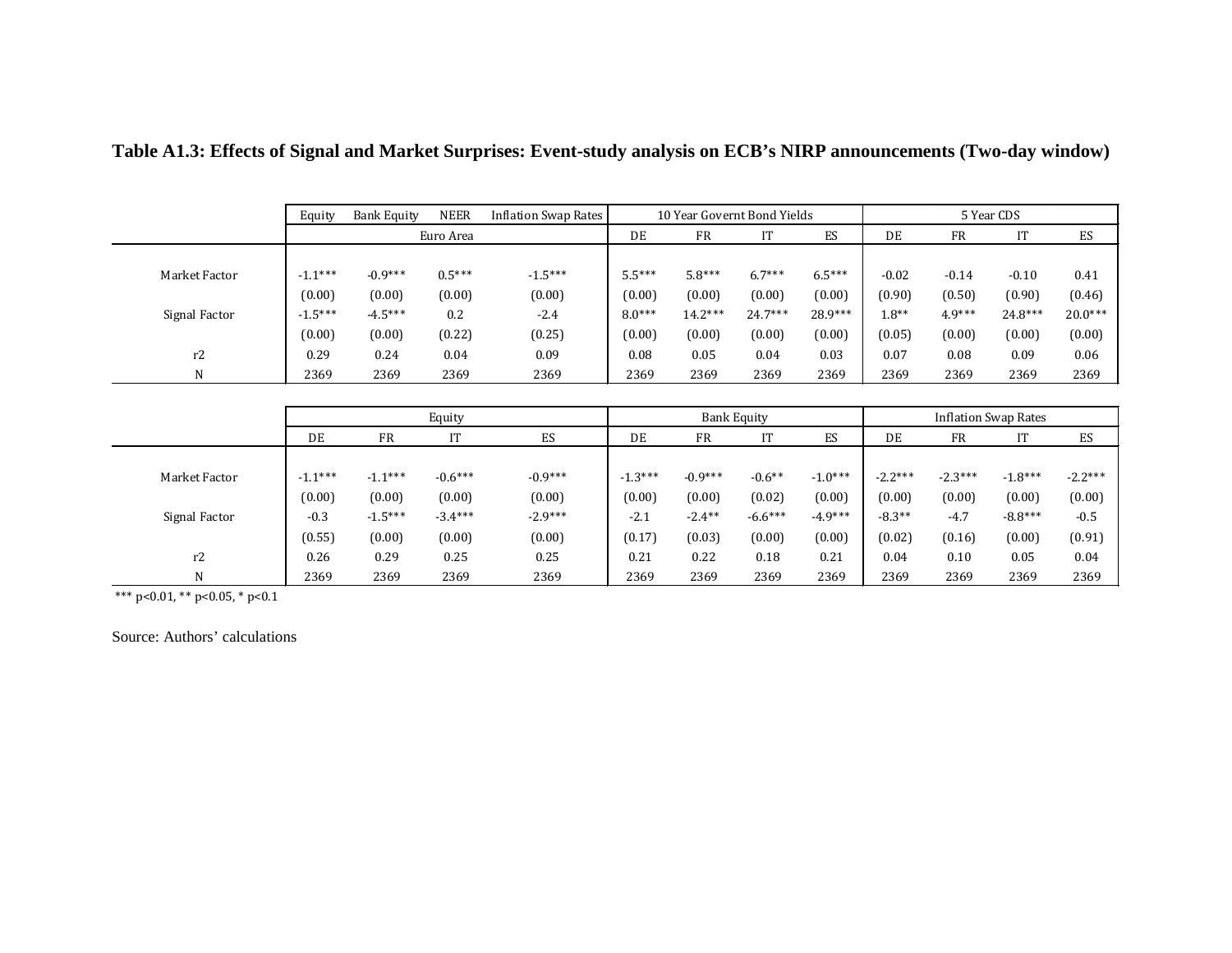|                | Equity      |          | <b>Bank Equity</b> |            | <b>Exchange Rates</b>                                                                                                                                                   |            | Sovereign Bond Yields |            | Sovereign CDS |           |
|----------------|-------------|----------|--------------------|------------|-------------------------------------------------------------------------------------------------------------------------------------------------------------------------|------------|-----------------------|------------|---------------|-----------|
|                |             |          |                    |            | Market Factor Signal Factor Market Factor Signal Factor Market Factor Signal Factor Market Factor Signal Factor Market Factor Signal Factor Signal Factor Signal Factor |            |                       |            |               |           |
| CZ             | $-0.212***$ | 0.46     | $-0.391***$        | $3.587***$ | 0.03                                                                                                                                                                    | 0.29       | $0.019***$            | $0.082***$ | 0.06          | 0.56      |
|                |             | 0.107    |                    |            | 0.164                                                                                                                                                                   | 0.14       | $\Omega$              |            | 0.545         | 0.718     |
| R <sub>0</sub> | $0.107***$  | 0.31     | $0.188***$         | $-0.31$    | $0.106***$                                                                                                                                                              | $-0.03$    | $0.040***$            | $0.177***$ | $0.773**$     | 18.364*** |
|                |             | 0.477    | 0.001              | 0.643      |                                                                                                                                                                         | 0.83       | $\Omega$              |            | 0.019         |           |
|                | $-0.287***$ | $-0.354$ | $0.188***$         | $-1.308*$  | $0.280***$                                                                                                                                                              | $0.956***$ | $0.067***$            | $0.161***$ | 0.05          | 1.72      |
| PL             | $\Omega$    | 0.171    | 0.009              | 0.086      |                                                                                                                                                                         |            | $\Omega$              |            | 0.726         | 0.399     |
|                | $-0.676***$ | 2.388*** | $-0.566***$        | $2.095***$ | $0.063***$                                                                                                                                                              | $-0.227$   | $0.057***$            | $0.105***$ | 0.003         | 0.074     |
| <b>SE</b>      | $\Omega$    |          | $\Omega$           | 0.001      | $\Omega$                                                                                                                                                                | 0.186      | $\Omega$              |            | 0.916         | 0.873     |

**Table A1.4: Event-study analysis on the spillovers of ECB's NIRP announcements (Two-day window)**

Source: Authors' calculations